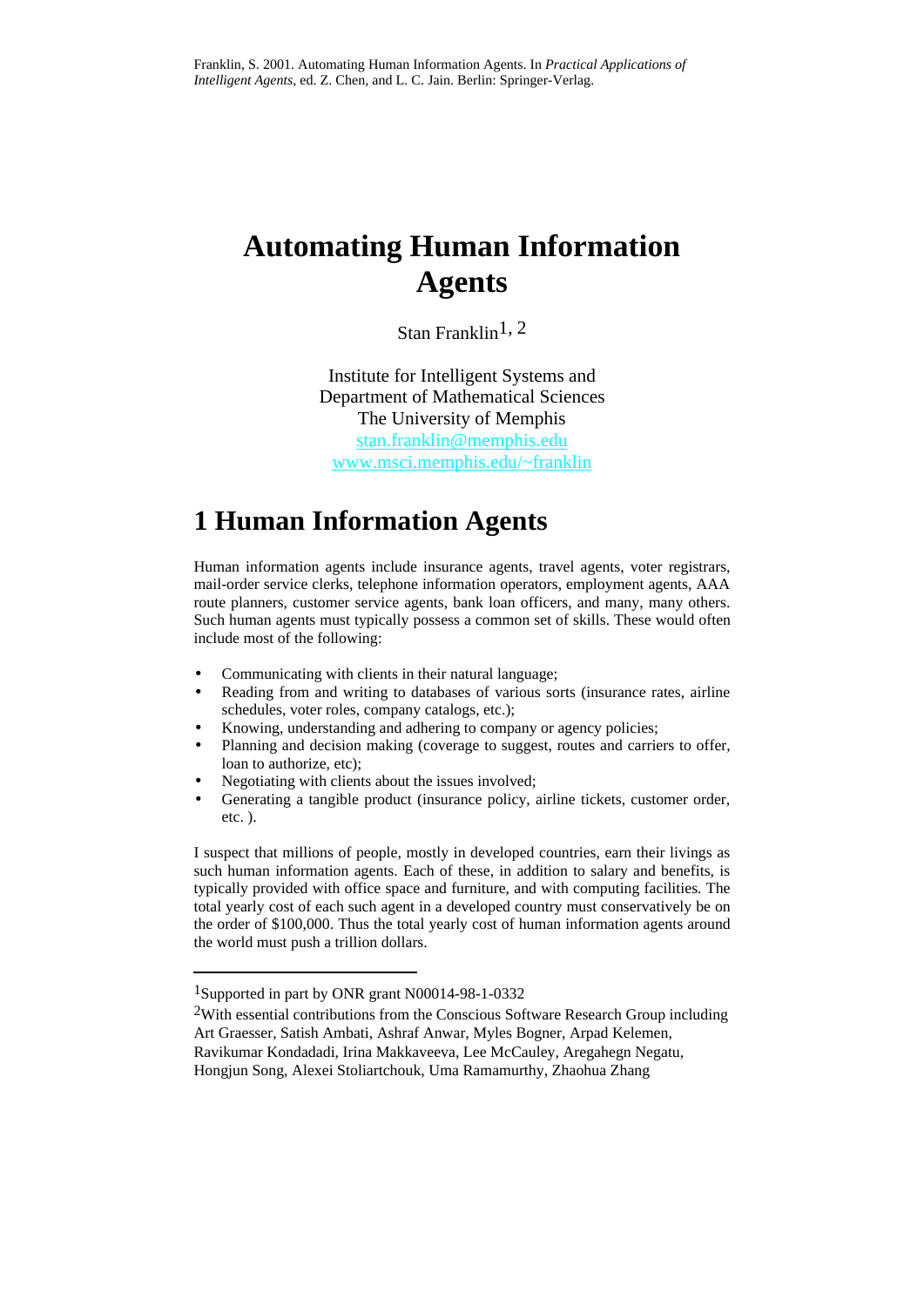And, what about the cost of producing such a human information agent? A child must be produced and raised. Add to this the cost of twelve to fifteen years of formal education. Then there's on the job training. Each of these information agent jobs is relatively knowledge intensive. There's much to be learned, and that costs.

It would seem that human information agent jobs offer fertile ground for automating. How about computer programs (intelligent software agents) that would completely take over these human information agent jobs including communicating in natural language, consulting databases, adhering to policies, planning and decision making, negotiating with clients, and producing tangible products? How about taking the human out of the loop completely? The economic benefit would be enormous. From the societal side, people would be freed for more interesting, more challenging occupations.

But, you object, would people be willing to deal with a software agent instead of another person? Some would, some wouldn't. As time passed more and more people would. I now regularly use an automated bank teller, though at first I resisted. The same is true for checking on the arrival time of a flight by phone with no person on the other end. I even order a few items over the web (books and coffee). As in these instances, with familiarity would come acceptance.

OK, you say, but there's still the problem of creating such software information agents. How are you going to do that? Natural language, constraint satisfaction, planning and decision making, and negotiation aren't easy for computers. And each of these jobs is a knowledge intensive task. Can we build such software information agents?

I hope so. With funding from the United States Navy, the "Conscious" Software Research Group at the University of Memphis is in the process of designing and implementing one such software information agent. This chapter will be devoted to a description of the technology being developed. If successful, this same technology should permit the development of software agents that can perform all the tasks of the several kinds of human information agents.

That's not to say that with the technology in hand the task will be easy. Each such software information agent will require a considerable knowledge engineering effort and, likely, a training and development period as a human would. Learning methods to make such development possible will be built into the agents.

The technology to be described is based on a psychological theory of consciousness and cognition. The idea is, if you want smart software agents, copy them after humans.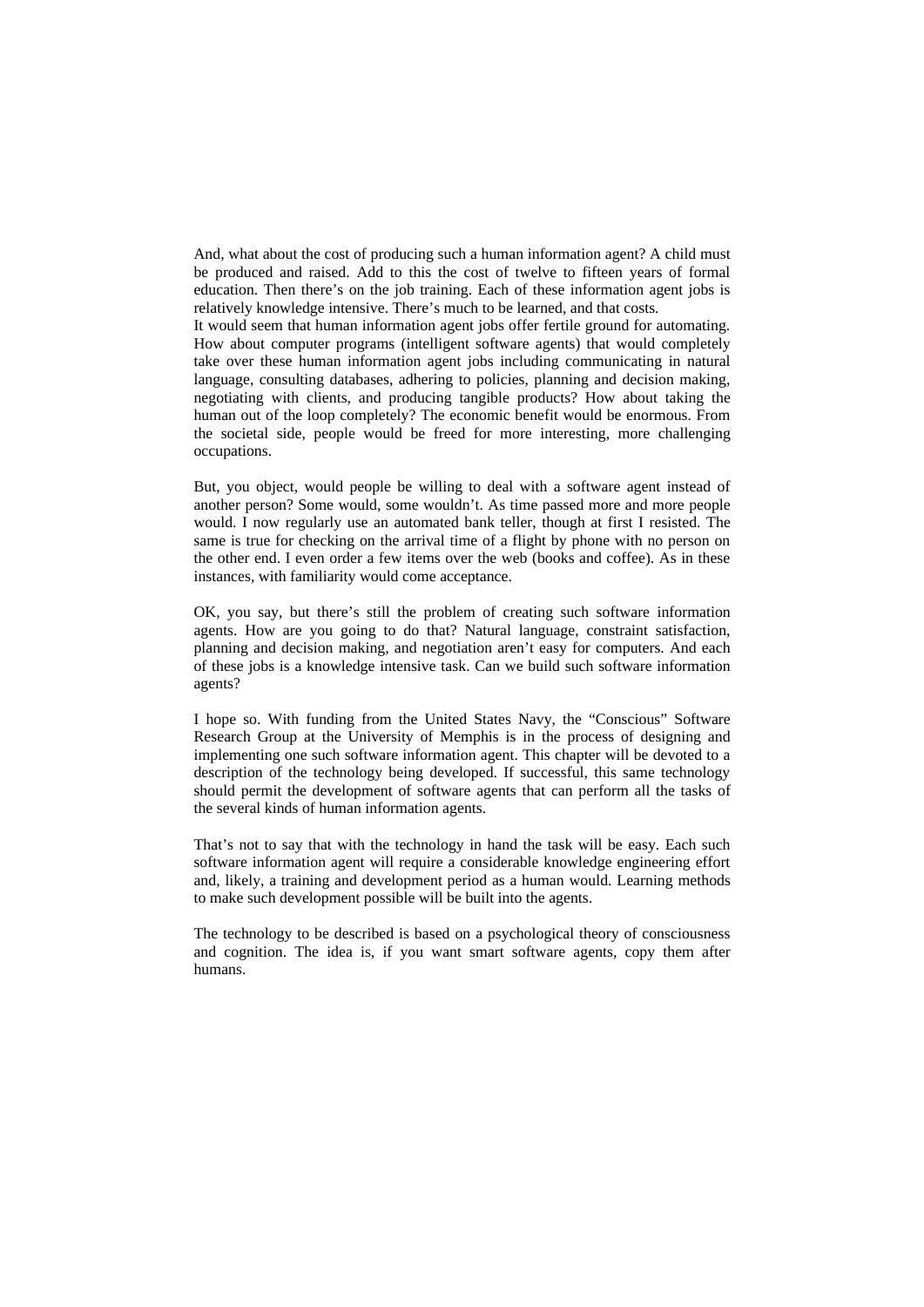# **2 Autonomous Agents**

Artificial intelligence pursues the twin goals of understanding human intelligence and of producing intelligent software and/or artifacts. Designing, implementing and experimenting with autonomous agents furthers both these goals in a synergistic way. In particular, designing and implementing within the constraints of a theory of cognition can further the first goal by providing conceptual and computational models of that theory. An *autonomous agent* (Franklin & Graesser 1997) is a system situated in, and part of, an environment, which senses that environment, and acts on it, over time, in pursuit of its own agenda. In biological agents, this agenda arises from evolved in drives and their associated goals; in artificial agents from drives and goals built in by its creator. Such drives which act as motive generators (Sloman 1987), must be present, whether explicitly represented, or expressed causally. The agent also acts in such a way as to possibly influence what it senses at a later time. In other words, it is structurally coupled to its environment (Maturana 1975, Maturana et al. 1980).

Biological examples of autonomous agents include humans and most animals. (See Figure 1.) Non-biological examples include some mobile robots, and various computational agents, including artificial life agents, software agents and many computer viruses. We'll be concerned with autonomous software agents, designed for specific tasks, and 'living' in real world computing systems such as operating systems, databases, or networks.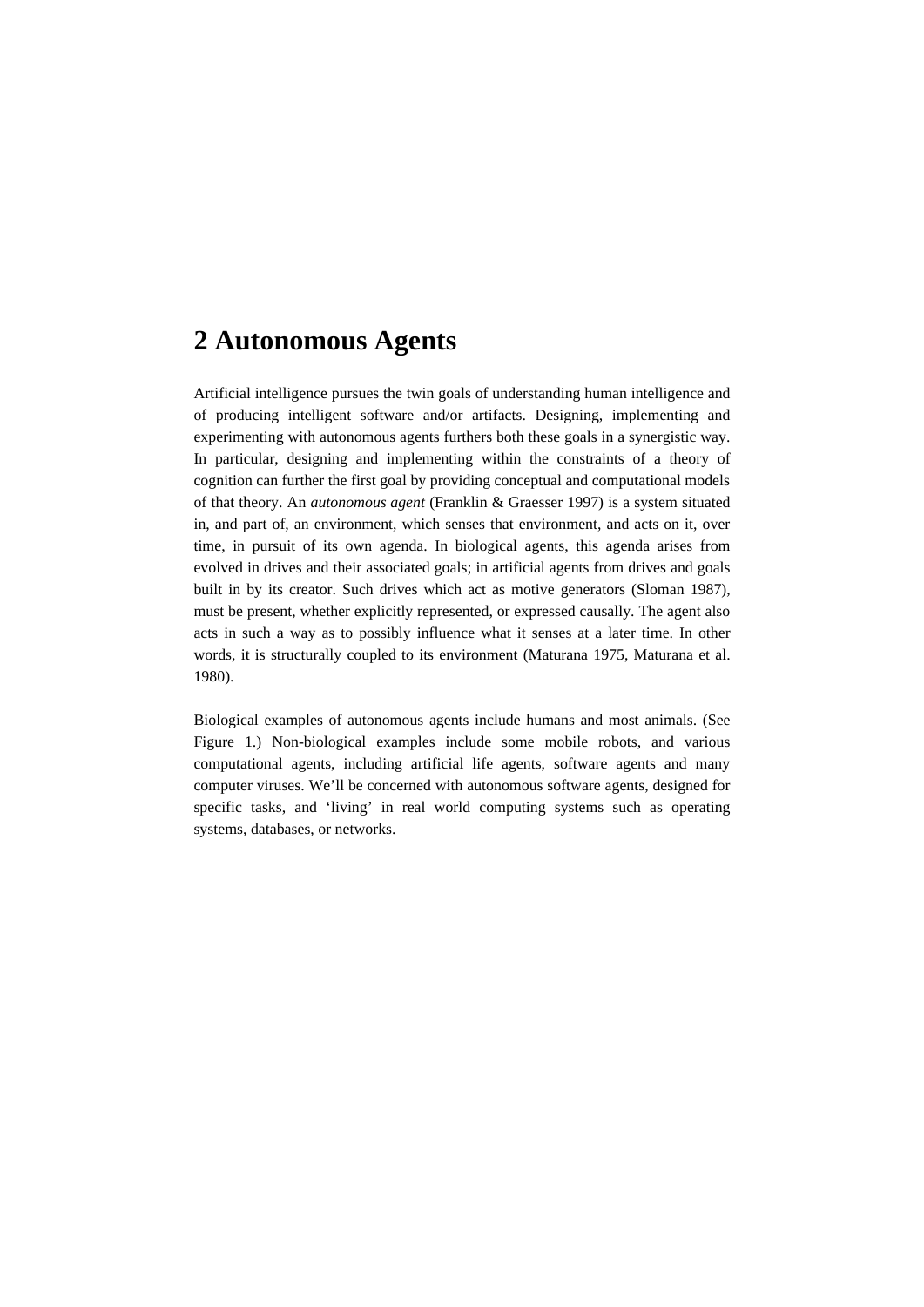

Figure 1. A Taxonomy for Autonomous Agents

Such autonomous software agents, when equipped with cognitive (interpreted broadly) features chosen from among multiple senses, perception, short and long term memory, attention, planning, reasoning, problem solving, learning, emotions, moods, attitudes, multiple drives, etc., are called *cognitive agents* (Franklin 1997a). 'Though ill defined, cognitive agents can play a synergistic role in the study of human cognition, including consciousness.

# **3 Global Workspace Theory**

The material in this section is from Baars' two books (1988, 1997) and superficially describes his global workspace theory of consciousness.

In his global workspace theory, Baars, along with many others (e.g. (Minsky 1985, Ornstein 1986, Edelman 1987)) , postulates that human cognition is implemented by a multitude of relatively small, special purpose processes, almost always unconscious. (It's a multiagent system.) Communication between them is rare and over a narrow bandwidth. Coalitions of such processes find their way into a global workspace (and into consciousness). This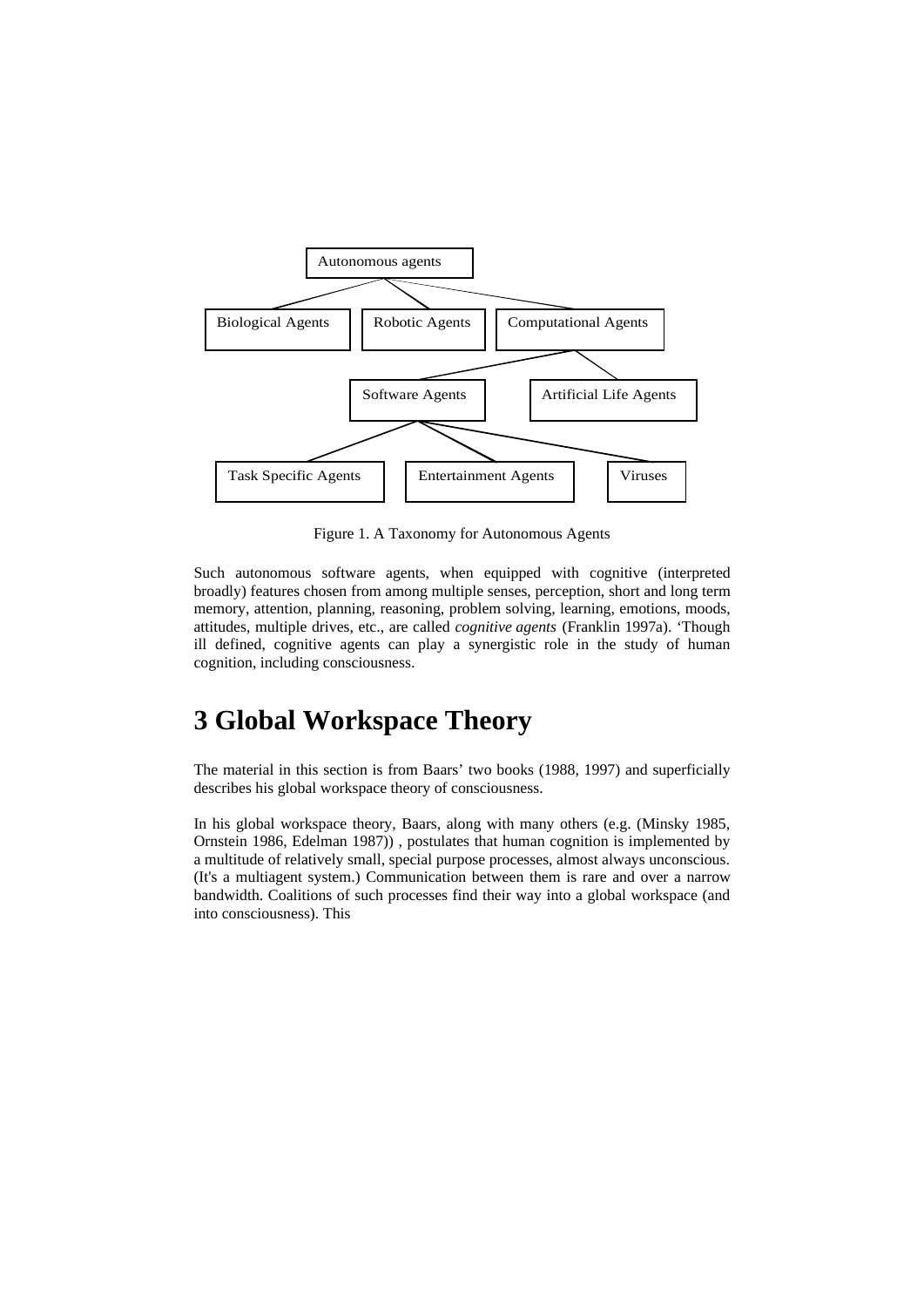

Figure 2. Global Workspace Theory

limited capacity workspace serves to broadcast the message of the coalition to all the unconscious processors, in order to recruit other processors to join in handling the current novel situation, or in solving the current problem. Thus consciousness in this theory allows us to deal with novel or problematic situations that can't be dealt with efficiently, or at all, by habituated unconscious processes. In particular, it provides access to appropriately useful resources, thereby solving the relevance problem.

This theory offers an explanation for consciousness being serial in nature rather than parallel as is common in the rest of the nervous system. Messages broadcast in parallel would tend to overwrite one another making understanding difficult. It similarly explains the limited capacity of consciousness as opposed to the huge capacity typical of long-term memory and other parts of the nervous system. Large messages would be overwhelming to small, special-purpose processors.

 All this activity of processors takes place under the auspices of contexts (see Figure 2): goal contexts, perceptual contexts, conceptual contexts, and/or cultural contexts. Baars uses goal hierarchies, dominant goal contexts, a dominant goal hierarchy, dominant context hierarchies, and lower level context hierarchies. Each context is, itself a coalition of processes. Though contexts are typically unconscious, they strongly influence conscious processes. Baars postulates that learning results simply from conscious attention, that is, that consciousness is sufficient for learning. There's much more to the theory, including attention, action selection, emotion, voluntary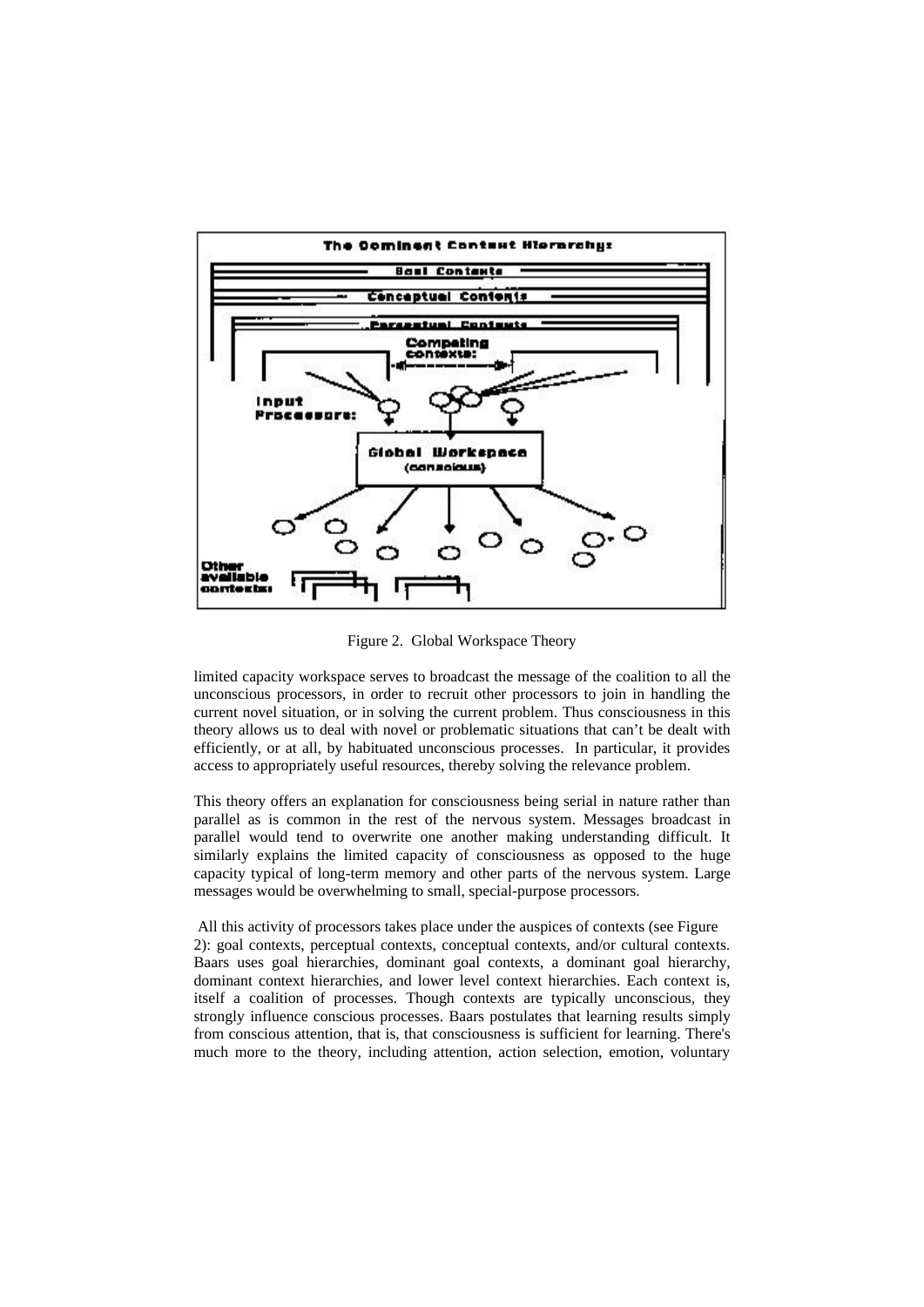action, metacognition and a sense of self. I think of it as a high level theory of cognition.

# **4 "Conscious" Software Agents**

A "conscious" software agent is defined to be an autonomous software agent that implements global workspace theory. (No claim of sentience is being made.) I believe that conscious software agents have the potential to play a synergistic role in both cognitive theory and intelligent software. Minds can be viewed as control structures for autonomous agents (Franklin 1995). A theory of mind constrains the design of a "conscious" agent that implements that theory. While a theory is typically abstract and only broadly sketches an architecture, an implemented computational design provides a fully articulated architecture and a complete set of mechanisms. This architecture and set of mechanisms provides a richer, more concrete, and more decisive theory. Moreover, every design decision taken during an implementation furnishes a hypothesis about how human minds work. These hypotheses may motivate experiments with humans and other forms of empirical tests. Conversely, the results of such experiments motivate corresponding modifications of the architecture and mechanisms of the cognitive agent. In this way, the concepts and methodologies of cognitive science and of computer science will work synergistically to enhance our understanding of mechanisms of mind (Franklin 1997a).

# **5 "Conscious" Mattie**

"Conscious" Mattie (CMattie) is a "conscious" clerical software agent (Franklin 1997b, McCauley, T. L. & Franklin 1998, Zhang et al. 1998b, Bogner et al. 2000). She composes and emails out weekly seminar announcements, having communicated by email with seminar organizers and announcement recipients in natural language. She maintains her mailing list, reminds organizers who are late with their information, and warns of space and time conflicts. There is no human involvement other than via these email messages. CMattie's cognitive modules include perception, learning, action selection, associative memory, "consciousness," emotion and metacognition. Her emotions influence her action selection.

Conceptually, CMattie is an autonomous software agent that 'lives' in a UNIX system. CMattie is an extension of Virtutal Mattie (VMattie) (Franklin et al. 1996, Zhang et al. 1998b, Song & Franklin 2000). VMattie, which is currently running in a beta testing stage, implements an initial set of components of global workspace theory. VMattie performs all of the functions of CMattie, as listed above, but does so "unconsciously" and without the ability to learn and to flexibly handle novel situations. CMattie adds the missing pieces of global workspace theory, including computational versions of attention, associative and episodic memories, emotions, learning and metacognition.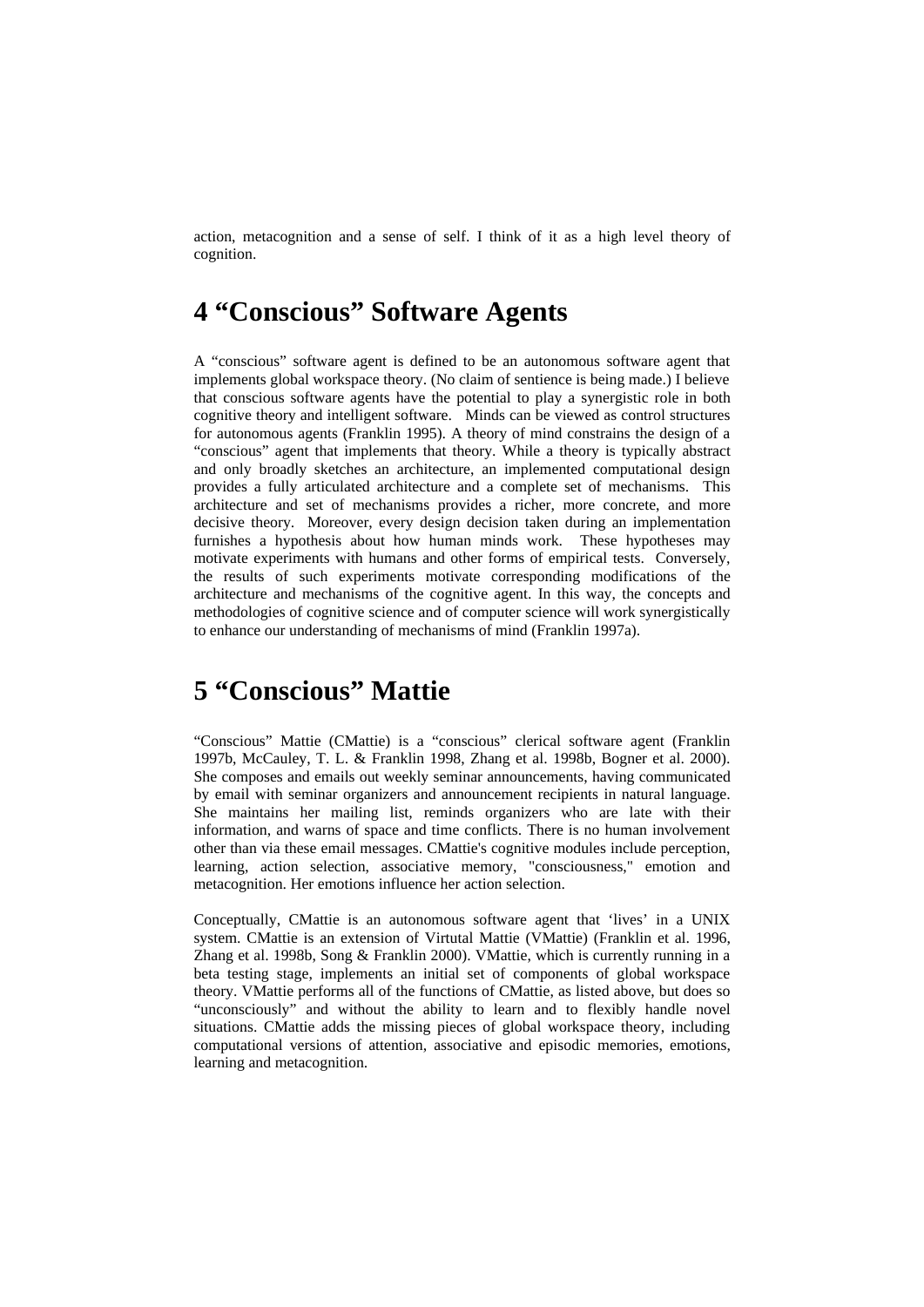The computational mechanisms of CMattie incorporate several of the mechanisms of mind discussed at length in *Artificial Minds* (Franklin 1995). Each of the mechanisms mentioned required considerable modification and, often, extension in order that they be suitable for use in CMattie. The high-level action selection uses an extended form of Maes' behavior net (1989). The net is comprised of behaviors, drives and links between them. Activation spreads in one direction from the drives, and in the other from CMattie's percepts. The currently active behavior is chosen from those whose preconditions are met and whose activations are over threshold. Lower level actions are taken by codelets in the manner of the Copycat architecture (Mitchell 1993, Hofstadter & Mitchell 1994). Each codelet is a small piece of code, a little program, that does one thing. Our implementation of Baars' global workspace, discussed in more detail below, relys heavily on the playing field in Jackson's pandemonium theory (1987). All active codelets inhabit the playing field, and those in "consciousness" occupy the global workspace. Kanerva's sparse distributed memory (Kanerva 1988, Anwar et al. 1999, Anwar & Franklin submitted) provides a humanlike associative memory for the agent whereas episodic memory (case-based) follows Kolodner's model (1993). CMattie's emotion mechanism uses pandemonium theory (McCauley, T. L. & Franklin 1998, McCauley, L. et al. 1999). Her metacognition module is based on a fuzzy version of Holland's classifier system (1986, 1991, 1998a). Learning by CMattie is accomplished by a number of mechanisms. Behavior nets can learn by adjusting the weights on links as in artificial neural networks (Maes 1993). The demons in pandemonium theory become (more) associated as they occur together in the playing field of the arena (Jackson 1987). The associations that occur automatically in sparse distribute memory constitute learning (Kanerva 1988). CMattie also employs one-trial learning using case-based reasoning (Ramamurthy et al. 1998, Bogner et al. 2000).

We next turn to a brief account of how the CM-architecture uses these mechanisms to model global workspace theory. The CM-architecture can be conveniently partitioned into more abstract, high-level constructs and lower level, less abstract codelets. Higher-level constructs such as behaviors and some slipnet nodes overlie collections of codelets that actually do their work. In CMattie, Baars' "vast collection of unconscious processes" are implemented as codelets much in the manner of the Copycat architecture, or almost equivalently as Jackson's demons. Baars' limited capacity global workspace is a portion of Jackson's playing field, which holds the active codelets. Working memory consists of several distinct workspaces, one for perception, one for composing announcements, two for one-trial learning, and others.

Baars speaks of contexts as "…the great array of unconscious mental sources that shape our conscious experiences and beliefs." (1997, p. 115) He distinguishes several types, including perceptual contexts, conceptual contexts and goal contexts. The perceptual context provided by a large body of water might help me interpret a white, rectangular cloth as a sail rather than as a bed sheet. The conceptual context of a discussion of money might point me at interpreting "Let's go down by the bank?" as something other that an invitation for a walk, a picnic or a swim. Hunger might well give rise to a goal context. Contexts in global workspace theory are coalitions of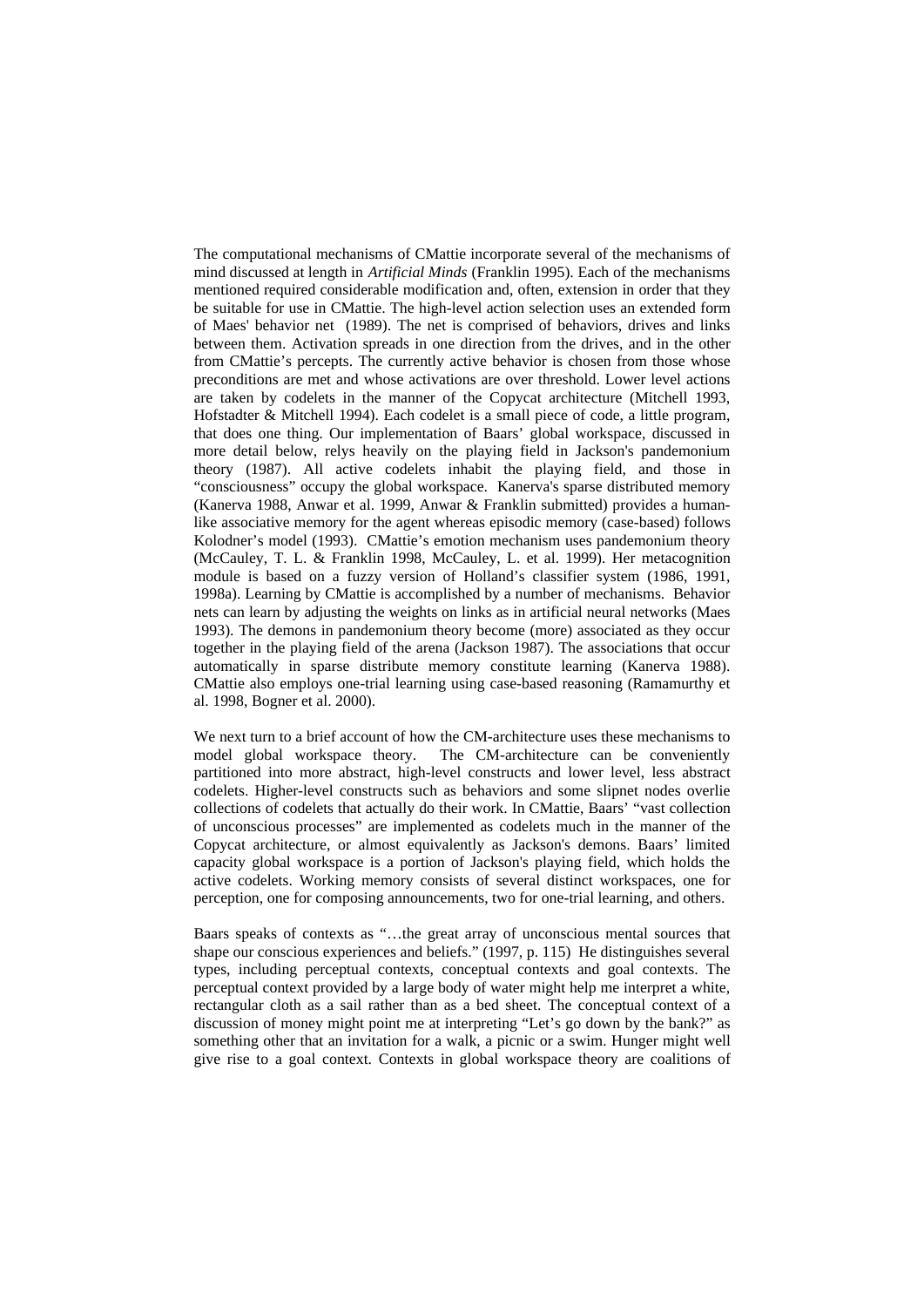codelets. In the CM-architecture high-level constructs are often identified with their underlying collections of codelets and, thus, can be thought of as contexts. Perceptual contexts include particular nodes from a slipnet type associative memory à la Copycat (similar to a semantic net), and particular templates in workspaces. For example, a message-type node is a perceptual context. A node type perceptual context becomes active via spreading activation in the slipnet when the node reaches a threshold. Several nodes can be active at once, producing composite perceptual contexts. These mechanisms allow "conscious" experiences to trigger "unconscious" contexts that help to interpret later "conscious" events. Conceptual contexts also reside in the slipnet, as well as in associative memory. Goal contexts are implemented as instantiated behaviors in a much more dynamic version of Maes' behavior nets. They become active by having preconditions met and by exceeding a time variable threshold. Goal hierarchies are implemented as instantiated behaviors and their associated drives. (My hunger drive might give rise to the goal of eating sushi. The first behavior toward that goal might be walking to my car.) The dominant goal context is determined by the currently active instantiated behavior. The dominant goal hierarchy is one rooted at the drive associated with the currently active instantiated behavior.

Recruitment of coalitions of processors is accomplished by attention codelets, as well as by the associations among the occupants of the global workspace, via pandemonium theory. Always on the alert, attention codelets jump into action when novel or problematic situations occur. Attention is what goes into the global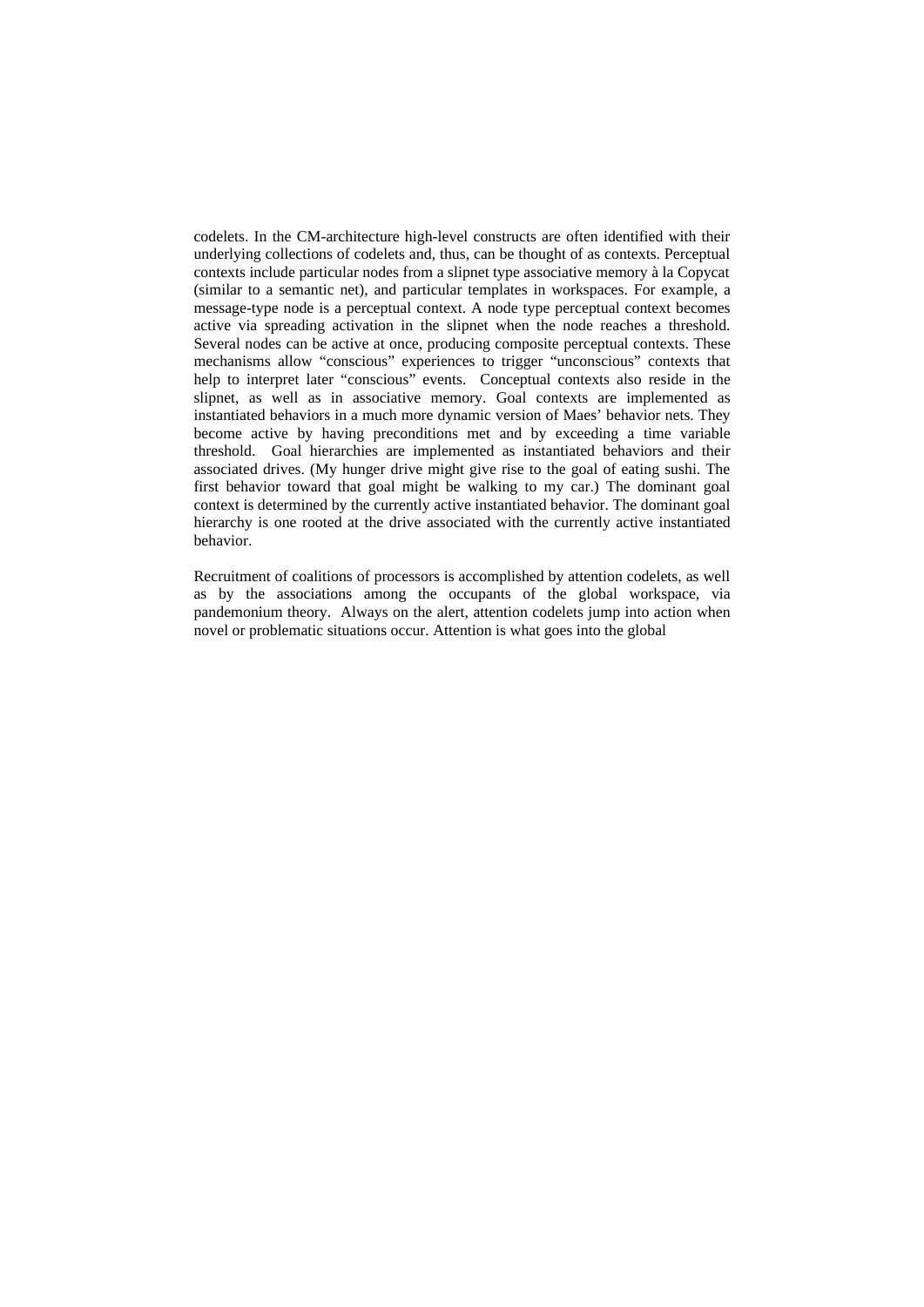

Figure 3. Most of the "Conscious" Mattie Architecture

workspace from perception, and from internal monitoring. It also uses pandemonium theory, but requires an extension of it. Both recruitment and attention are modulated by the various context hierarchies. Learning occurs via several mechanisms: as in pandemonium theory, as in sparse distributed memory, as in behavior nets, by extensions of these, and by other mechanisms. High-level action selection is provided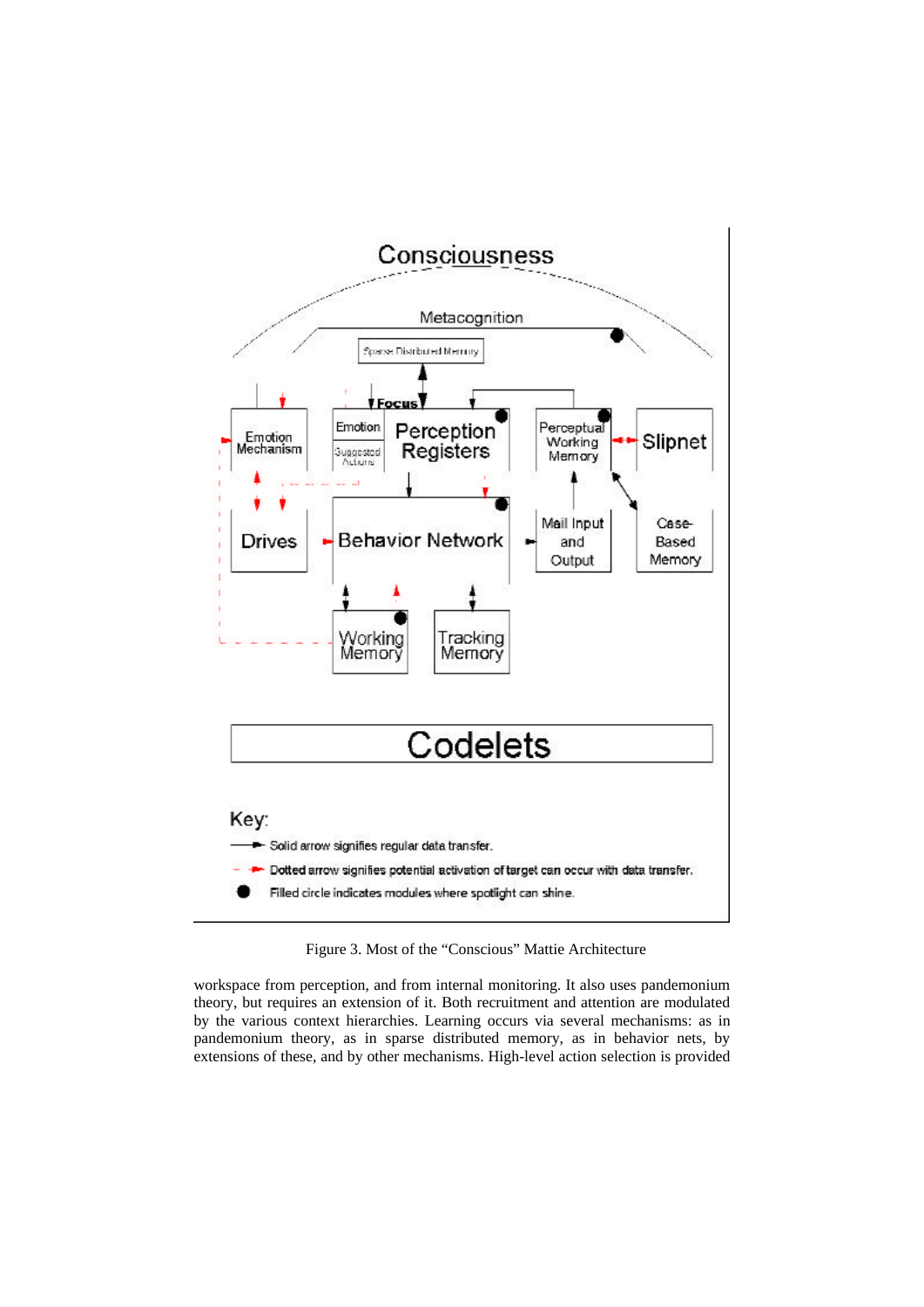by the instantiated behavior net. At a low level, CMattie follows the Copycat architecture procedure of temperature controlled (here emotionally controlled), parallel terraced scanning. Problem solving is accomplished via "conscious" recruitment of coalitions of "unconscious" codelets.

Figure 3 gives a functional overview of most of the CMattie architecture. Several important functions, for example conceptual and behavioral learning, are omitted from the diagram, but not from our discussion. Detailed descriptions of the architecture and mechanisms are given in a series of papers by members of the "Conscious" Software Research group (Franklin et al. 1996, McCauley, T. L. & Franklin 1998, Ramamurthy et al. 1998, Zhang et al. 1998a, 1998b, Franklin & Graesser 1999, Bogner et al. 2000, Song & Franklin 2000, Anwar & Franklin submitted).

# **6 IDA**

IDA (Intelligent Distribution Agent) is a "conscious" software information agent being developed for the US Navy (Franklin et al. 1998). At the end of each sailor's tour of duty, he or she is assigned to a new billet. This assignment process is called distribution. The Navy employs almost 300 people, called detailers, full time to effect these new assignments. IDA's task is to facilitate this process, by playing the role of detailer. She is to automate the detailer's task. Designing IDA presents both communication problems, and action selection problems involving constraint satisfaction. She must communicate with sailors via email and in natural language, understanding the content and producing life-like responses. Sometimes she will initiate conversations. She must access a number of databases, again understanding the content. She must see that the Navy's needs are satisfied, for example, the required number of sonar technicians on a destroyer with the required types of training. In doing so she must adhere to some ninety policies. She must hold down moving costs. And, she must cater to the needs and desires of the sailor as well as is possible. This includes negotiating with the sailor via an email correspondence in natural language. Finally, she must write the orders and start them on the way to the sailor.

The IDA architecture consists of both an abstract level (containing such entities as behaviors, message type nodes, metacognitive actions, etc.), and a lower, more specific level (implemented by small pieces of code). At the higher level the architecture is quite modular with module names often borrowed from psychology (see Figure 4). There are modules for Perception, Action Selection, Associative , Episodic Memory, Emotions, Metacognition, Learning, Constraint Satisfaction, Language Generation, Deliberation, and "Consciousness." As with CMattie above, many of their mechanisms were inspired by ideas from the "new AI" (the copycat architecture (Mitchell 1993, Hofstadter & Mitchell 1994, Sloman 1999), behavior nets (Maes 1989), sparse distributed memory (Kanerva 1988), pandemonium theory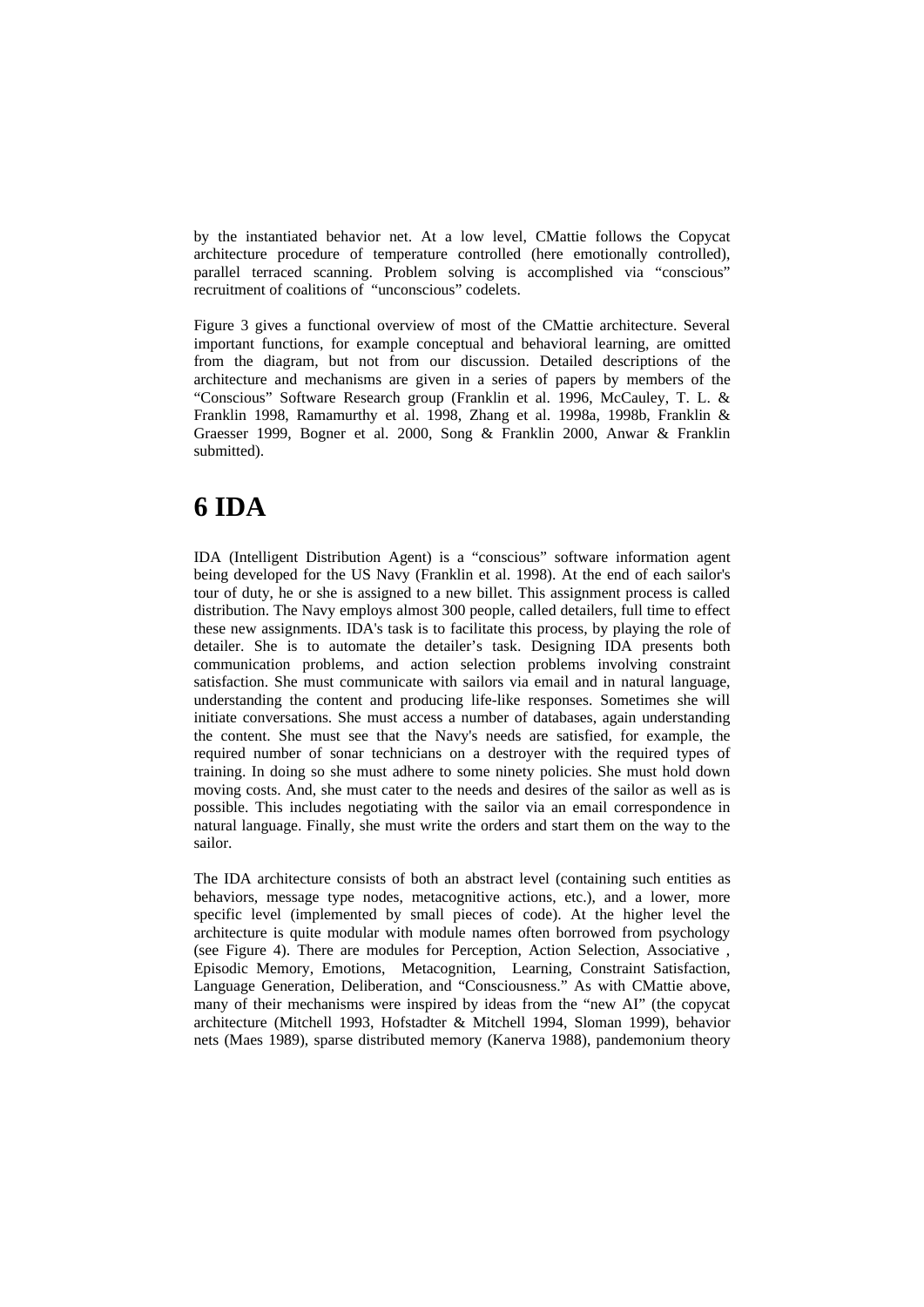(Jackson 1987), and fuzzy classifier systems (Zadeh 1965, Holland 1986)). Others come from more classical AI (case-based reasoning (Kolodner 1993)).

In the lower level of the IDA architecture the processors postulated by global workspace theory are implemented, as in CMattie, by codelets, small pieces of code. These are specialized for some simple task and often play the role of demon waiting for appropriate condition under which to act. Most of these codelets subserve some high level entity such as a behavior or a slipnet node or a metacognitive action. Some codelets work on their own performing such tasks as watching for incoming email and instantiating goal structures. An important type of the latter is the attention codelets who serve to bring information to "consciousness." Codelets do almost all the work, making IDA is a multi-agent system.

### **6.1 Perception**

IDA senses text, not imbued with meaning, but as primitive sensation as for example the pattern of activity on the rods and cones of the retina. This text may come from email messages, a chat room environment, or from a database record. Her perception module (much like that of an



Figure 4. The IDA Architecture

earlier such agent, VMattie (Zhang et al. 1998b)), employs analysis of surface features for natural language understanding (Allen 1995). It partially implements perceptual symbol system theory (Barsalou 1999), which is used as a guide. Its underlying mechanism constitutes a portion of the Copycat architecture (Hofstadter & Mitchell 1994). The perceptual/conceptual knowledge base of IDA takes the form of a semantic net with activation passing called the slipnet (see Figure 5). The name is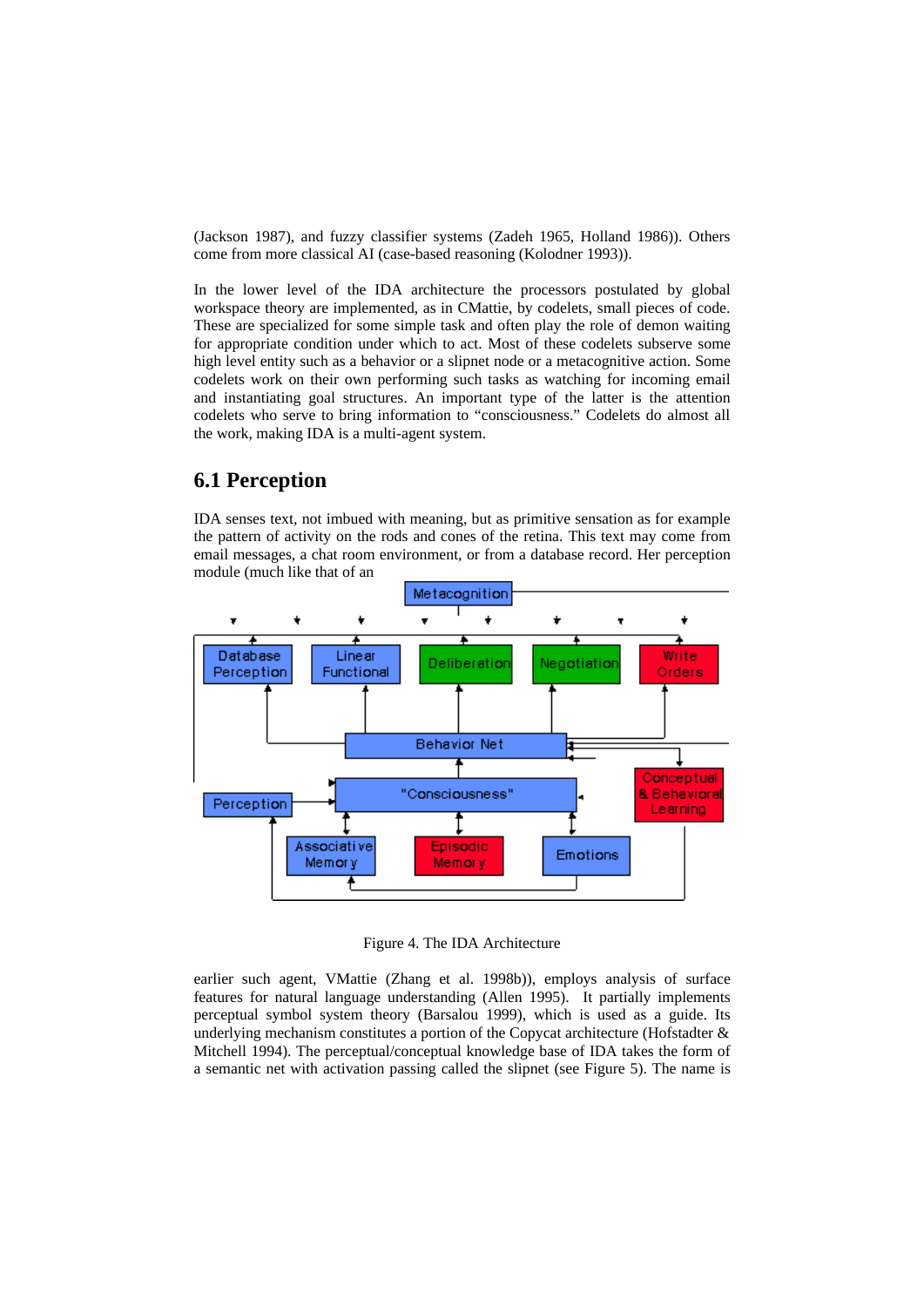taken from the Copycat architecture. Nodes of the slipnet constitute the agent's perceptual symbols. Pieces of the slipnet containing nodes and links, together with codelets whose task it is to copy the piece to working memory. The codelets recognizing various concept, since they are able to simulate a concept's common forms, constitute Barsalou's perceptual symbol simulators. The slipnet embodies the perceptual contexts and some conceptual contexts from global workspace theory. There's a horde of perceptual codelets that descend on an incoming message, looking for words or phrases they recognize. When such are found, appropriate nodes in the slipnet are activated, This activation passes around the net until it settles. An idea type node (or several) is selected by its high activation, and the appropriate template(s) filled by codelets with selected items from the message. The information thus created from the incoming message is then written to the perception registers in the workspace (to be described below), making it available to the rest of the system.

The results of this process, information created by the agent for its own use (Franklin 1995), are written to the workspace (short term memory, not to be confused with Baars' global workspace). Almost all IDA's modules either write to the workspace, read from it, or both. The focus, to be described below, is part of this workspace.

### 6.2 Associative Memory

IDA employs sparse distributed memory (SDM) as her major associative memory (Kanerva 1988). SDM is a content addressable memory that, in many ways, is an ideal computational mechanism for use as a long-term associative memory. Being



content addressable means that items in memory can be retrieved by using part of their contents as a cue, rather than having to know the item's address in memory.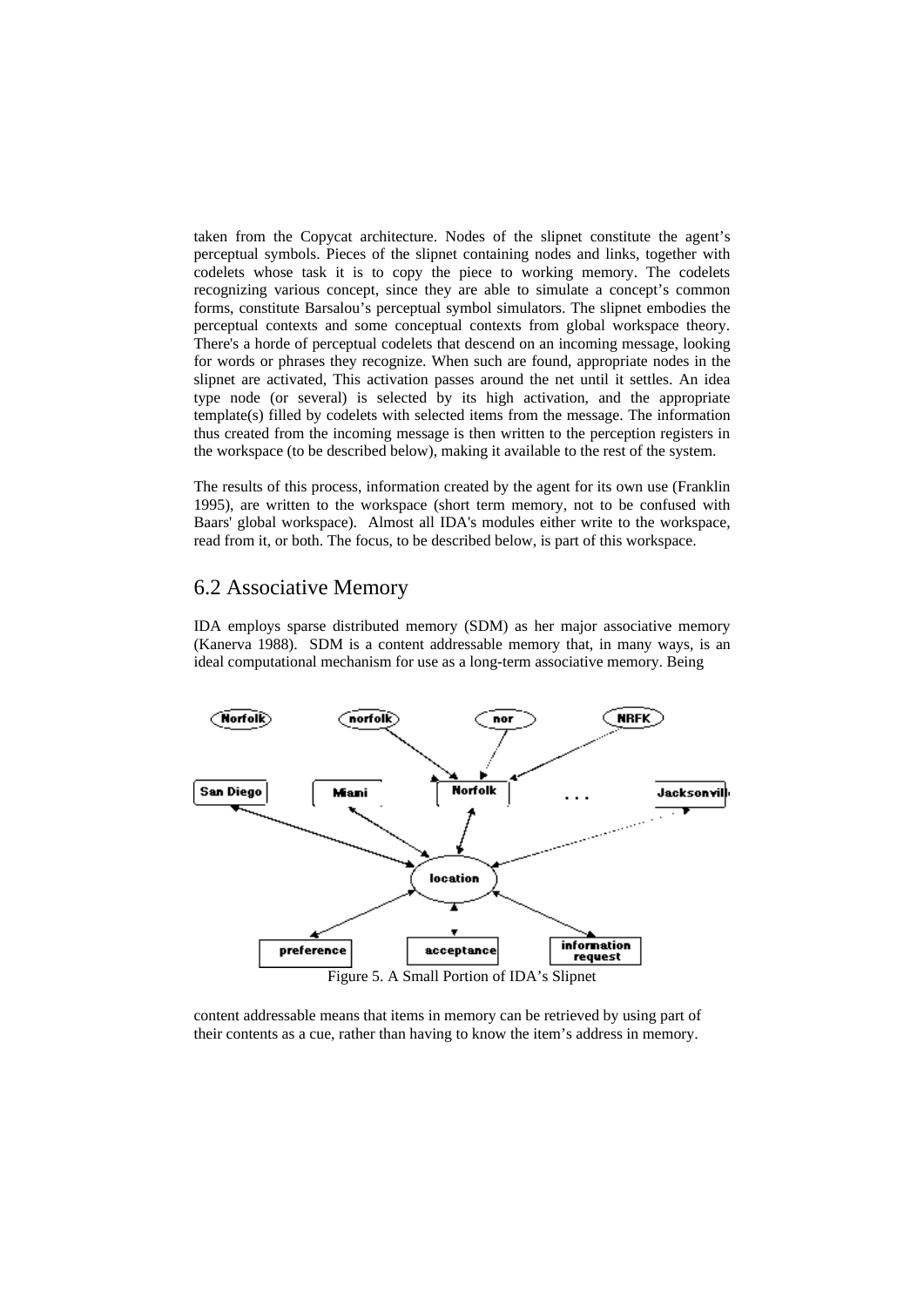The inner workings of SDM rely on large binary spaces, that is, spaces of vectors containing only zeros and ones, called bits. These binary vectors, called words, serve as both the addresses and the contents of the memory. The dimension of the space determines the richness of each word. These spaces are typically far too large to implement in any conceivable computer. Approximating the space uniformly with a possible number of actually implemented, hard locations surmounts this difficulty. The number of such hard locations determines the carrying capacity of the memory. Features are represented by one or more bits. Groups of features are concatenated to form a word. When writing a word to memory, a copy of the word is placed in all close enough hard locations. When reading a word, a close enough cue would reach all close enough hard locations and get some sort of aggregate or average out of them. Reading is not always successful. Depending on the cue and the previously written information, among other factors, convergence or divergence during a reading operation may occur. If convergence occurs, the pooled word will be the closest match (with abstraction) of the input reading cue. On the other hand, when divergence occurs, there is no relation -in general- between the input cue and what is retrieved from memory.

SDM is much like human long-term memory. A human often knows what he or she does or doesn't know. If asked for a telephone number I've once known, I may search for it. When asked for one I've never known, an immediate "I don't know" response ensues. SDM makes such decisions based on the speed of initial convergence. The reading of memory in SDM is an iterative process. The cue is used as an address. The content at that address is read as a second address, and so on until convergence, that is, until subsequent contents look alike. If it doesn't quickly converge, an "I don't know" is the response. The "on the tip of my tongue phenomenon" corresponds to the cue having content just at the threshold of convergence. Yet another similarity is the power of rehearsal during which an item would be written many times and, at each of these to a thousand locations That's the "distributed" pare of sparse distributed memory. A well-rehearsed item can be retrieved with smaller cues. Another similarity is forgetting, which would tend to increase over time as a result of other similar writes to memory.

How does IDA use this associative memory? Reads and writes to and from associative memory are accomplished through a gateway within the workspace called the focus (see Figure 6). When any item is written to the workspace, another copy is written to the read registers of the focus. The contents of these read registers of the focus are then used as an address to query associative memory. The results of this query, that is, whatever IDA associates with this incoming information, are written into their own registers in the focus. This may include some emotion and some action previously taken. Thus associations with any incoming information, either from the outside world, or from some part of IDA herself, are immediately available. Writes to associative memory are made latter and will be described below.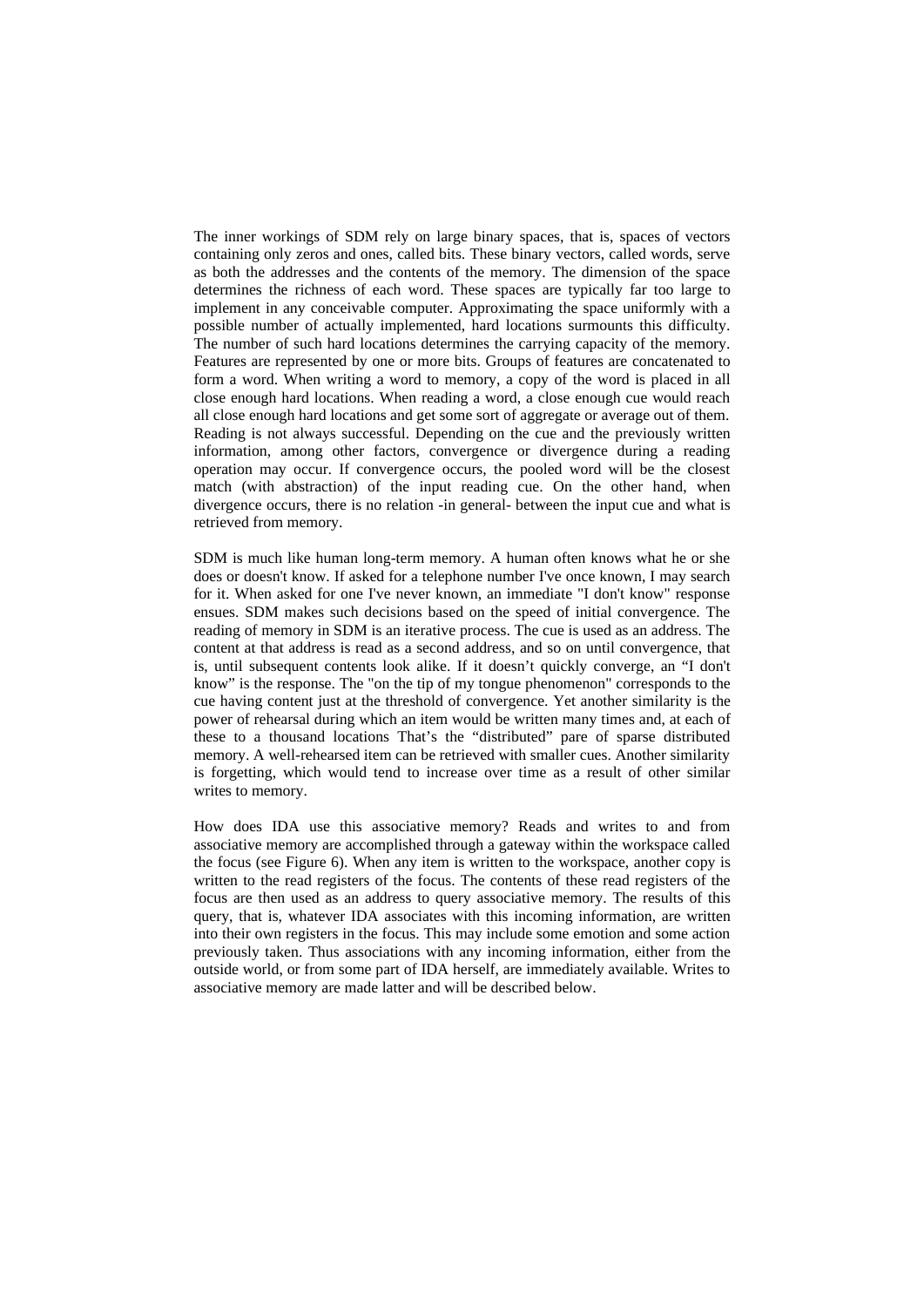

Figure 6. IDA's Associative Memory and Workspace

# **6.3 "Consciousness"**

The apparatus for producing "consciousness" consists of a coalition manager, a spotlight controller, a broadcast manager, and a collection of attention codelets who recognize novel or problematic situations (Bogner 1999, Bogner et al. 2000). Attention codelets have the task of bringing information to "consciousness." Each attention codelet keeps a watchful eye out for some particular situation to occur that might call for "conscious" intervention. Upon encountering such a situation, the appropriate attention codelet will be associated with the small number of codelets that carry the information describing the situation. This association should lead to the collection of this small number of codelets, together with the attention codelet that collected them, becoming a coalition. Codelets also have activations. The attention codelet increases its activation in order that the coalition might compete for "consciousness" if one is formed.

In IDA the coalition manager is responsible for forming and tracking coalitions of codelets. Such coalitions are initiated on the basis of the mutual associations between the member codelets. At any given time, one of these coalitions finds it way to "consciousness," chosen by the spotlight controller, who picks the coalition with the highest average activation among its member codelets. Global workspace theory calls for the contents of "consciousness" to be broadcast to each of the codelets. The broadcast manager accomplishes this.

### **6.4 Action Selection**

IDA depends on expansion of the idea of a behavior net (Maes 1989) for high-level action selection in the service of built-in drives (see Figure 7). She has several distinct drives operating in parallel. These drives vary in urgency as time passes and the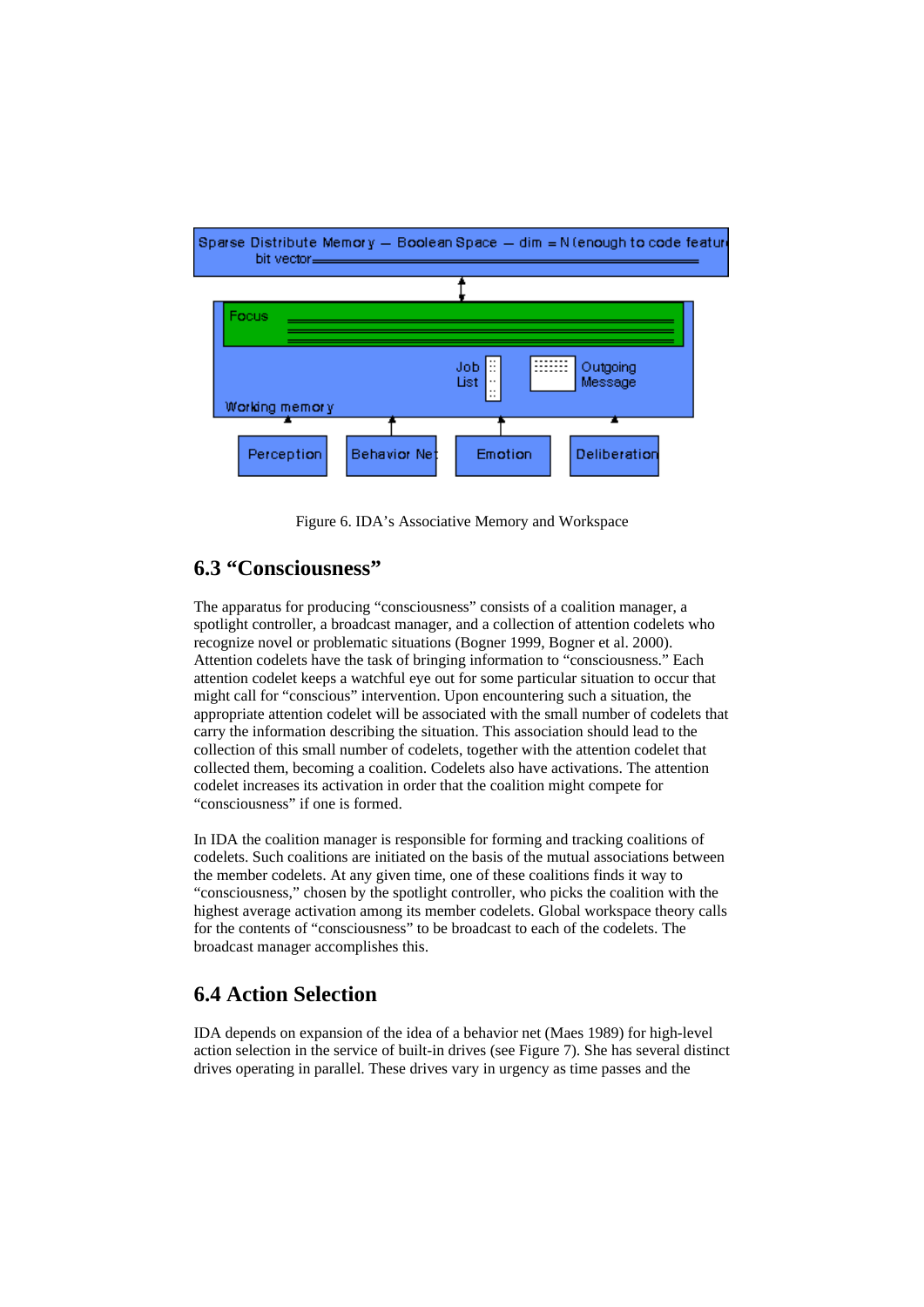environment changes. Behaviors are typically mid-level actions, many depending on several codelets for their execution. A behavior net is composed of behaviors and their various links. A behavior looks very much like a production rule, having preconditions as well as additions and deletions. A behavior is distinguished from a production rule by the presence of an activation, a number intended to measure the behavior's relevance to both the current environment (external and internal) and its ability to help satisfy the various drives it serves. Each behavior occupies a node in a



Figure 7. A Simple Goal Structure

digraph (directed graph). The three types of links of the digraph are completely determined by the behaviors. If a behavior X will add a proposition b, which is on behavior Y's precondition list, then put a successor link from X to Y. There may be several such propositions resulting in several links between the same nodes. Next, whenever you put in a successor going one way, put a predecessor link going the other. Finally, suppose you have a proposition m on behavior Y's delete list that is also a precondition for behavior X. In such a case, draw a conflictor link from X to Y, which is to be inhibitory rather than excitatory.

As in connectionist models, this digraph spreads activation. The activation comes from activation stored in the behaviors themselves, from the external environment, from drives, and from internal states. The environment awards activation to a behavior for each of its true preconditions. The more relevant it is to the current situation, the more activation it's going to receive from the environment. This source of activation tends to make the system opportunistic. Each drive awards activation to every behavior that, by being active, will help to satisfy that drive. This source of activation tends to make the system goal directed. Certain internal states of the agent can also send activation to the behavior net. This activation, for example, might come from a coalition of codelets responding to a "conscious" broadcast. Finally,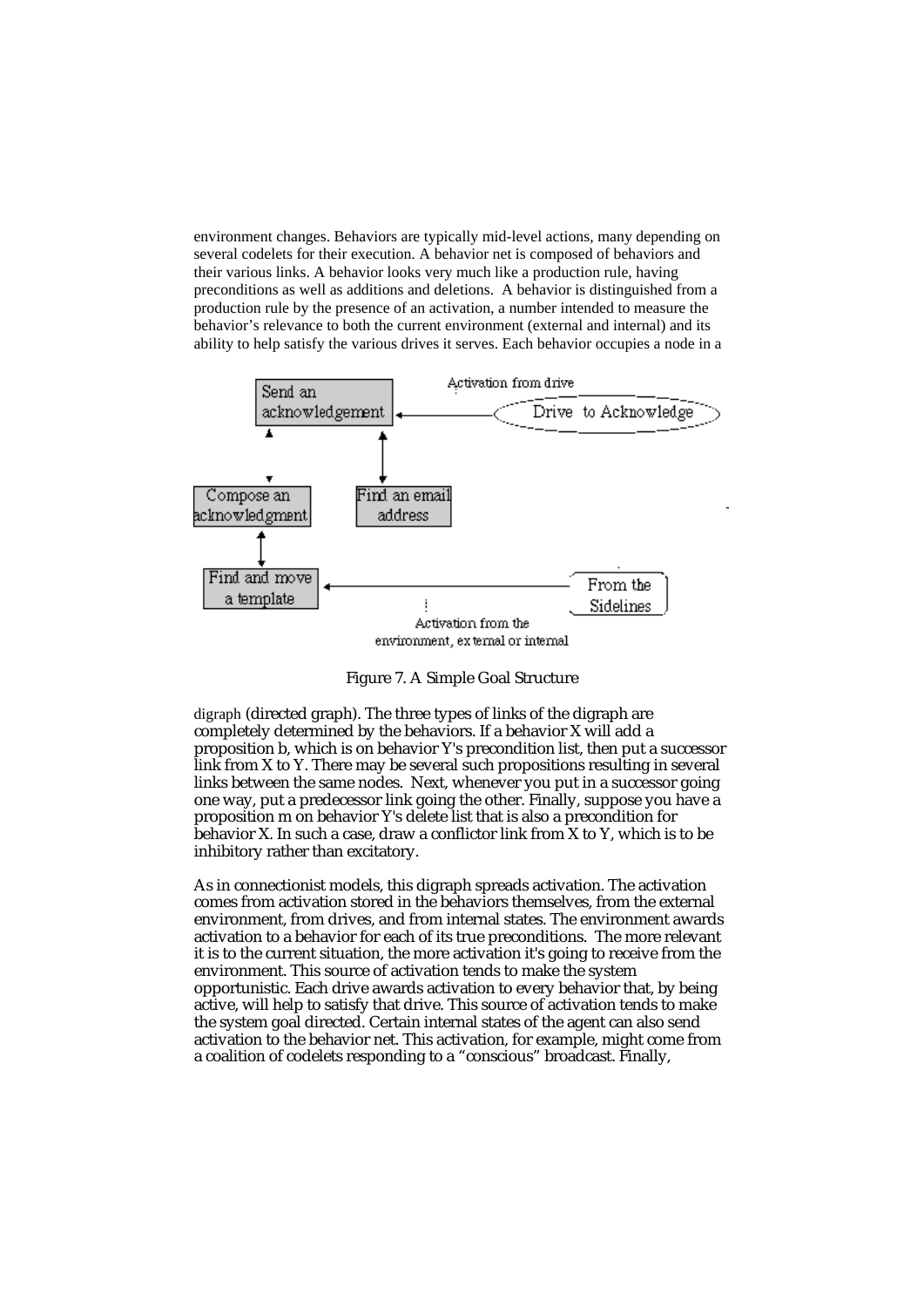activation spreads from behavior to behavior along links. Along successor links, one behavior strengthens those behaviors whose preconditions it can help fulfill by sending them activation. Along predecessor links, one behavior strengthens any other behavior whose add list fulfills one of its own preconditions. A behavior sends inhibition along a conflictor link to any other behavior that can delete one of its true preconditions, thereby weakening it. Every conflictor link is inhibitory. Call a behavior *executable* if all of its preconditions are satisfied. To be acted upon a behavior must be executable, must have activation over threshold, and must have the highest such activation. Behavior nets produce flexible, tunable action selection for these agents.

IDA's behavior net acts in consort with her "consciousness" mechanism to select actions. Here's how it works. Suppose some piece of information is written to the workspace by perception or some other module. Vigilant attention codelet watch both it and the resulting associations. One of these attention codelets may decide that this information should be acted upon. This codelet would then attempt to take the information to "consciousness," perhaps along with any discrepancies it may find with the help of associations. The attention codelet and the needed information carrying codelets become active. If the attempt is successful, the coalition manager makes a coalition of them, the spotlight controller eventually selects that coalition, and the contents of the coalition are broadcast to all the codelets. In response to the broadcast, appropriate behavior priming codelets perform three tasks: 1) if it's not already there, an appropriate goal structure is instantiated in the behavior net. 2) wherever possible the codelets bind variables in the behaviors of that structure. 3) the codelets send activation to the currently appropriate behavior of the structure. Eventually that behavior is chosen to be acted upon. At this point, information about the current emotion and the currently executing behavior are written to the focus by the behavior codelets associated with the chosen behavior. The current contents of the write registers in the focus are then written to associative memory. The rest of the behavior codelet associated with the chosen behavior then perform their tasks. An action has been selected and carried out by means of collaboration between "consciousness" and the behavior net.

### **6.5 Constraint satisfaction**

At the heart of IDA's task of finding new jobs for sailors lies the issue of constraint satisfaction. Not only must IDA look out for the needs of the sailor, she must also see that the requirements for individual jobs are met, and simultaneously adhere to the policies of the Navy. Sailors tend to stay in the Navy when they are satisfied with their job assignment, and to leave at the end of an enlistment when they aren't. Thus, keeping the sailors happy is an issue of central concern to the Navy. Each individual job presents its own constraints in terms of job qualifications, location, sea or shore duty, time of arrival, etc. Finally, the policies of the Navy must be adhered to. For example, a sailor finishing shore duty should be next assigned to sea duty. Taking such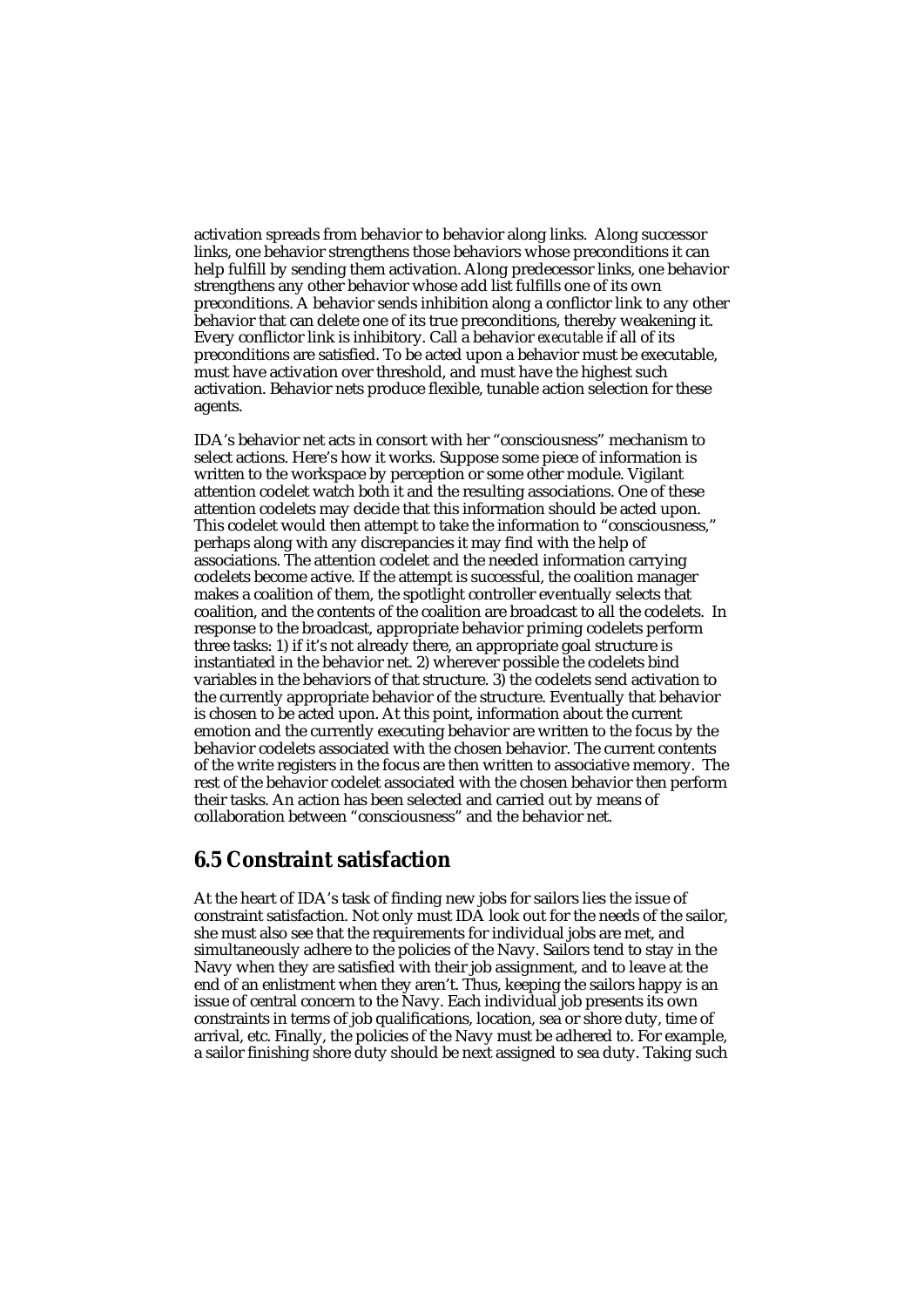issues into consideration, IDA's constraint satisfaction module is designed to provide a numerical measure of the fitness of for a particular job for a particular sailor. Here's how it is to work.

Given a specified issue such as sailor preference, a particular Navy policy or specific job requirement, referred to as j for short, we define a function  $\mathbf{x}_\mathrm{j}$  that provides a numerical measure of the fitness of this job for this sailor with respect to this particular issue. For example, suppose the issue j is the one that says a sailor may be assigned to a job requiring a certain paygrade, if his or her paygrade is no more than one more or less. Here we might define  $\mathbf{x}_\mathrm{j}$  as follows:  $\boldsymbol{\mathrm{x}}_\text{j}$  = 1 if the sailor has the specified paygrade,  $\boldsymbol{\mathrm{x}}_\text{j}$  = 0.5 if the sailor's paygrade is one more or less than that specified, and  $\boldsymbol{\mathrm{x_j}}$  = 0 otherwise. This would provide the desired numerical measure of fitness with respect to this particular policy.

Having chosen in consultation with human detailers a collection of issues to be considered by IDA, we must create such a fitness function **x**<sub>j</sub> for each of them. Computationally, the functions must be quite diverse. Most would take their input from information from the sailor's personnel record or from the job requisition list that has already been written to the workspace. As in the example above, the numerical values of the functions must lie between 0 and 1.

With these functions in hand, IDA can tell how suitable a particular job was for a specified sailor with respect to any given issue. But, what about with respect to all of them? How can we measure the overall suitability of this job for this sailor? How can we combine the individual fitness measures associated with the individual issues? What's the common currency?

What we need is, for each issue j, a numerical measure a<sub>j</sub> of the relative importance of that issue with respect to all the other issues. Such measures can be determined in consultation with expert human detailers using statistical methods. They may also be approximated from data concerning actual assignments of sailors to jobs by human detailers. Some combination of these two methods may contribute to a more accurate choice of the a<sub>j</sub>. Each a<sub>j</sub> should also lie between 0 and 1, and their sum should be 1. Each a<sub>j</sub> will be used to weight the result of the corresponding function **x**<sub>j</sub> that measures the suitability of the given job for the sailor in question with respect to the issue j. Thus the weighted sum of the  $\mathrm{x}_{\mathrm{j}}$ ,  $\mathrm{a}_{\mathrm{j}}\mathrm{x}_{\mathrm{j}}$ , will give the required total fitness measure with respect to all the issues. This is our common currency. IDA now has a measure of the fitness of a particular billet for the sailor in question.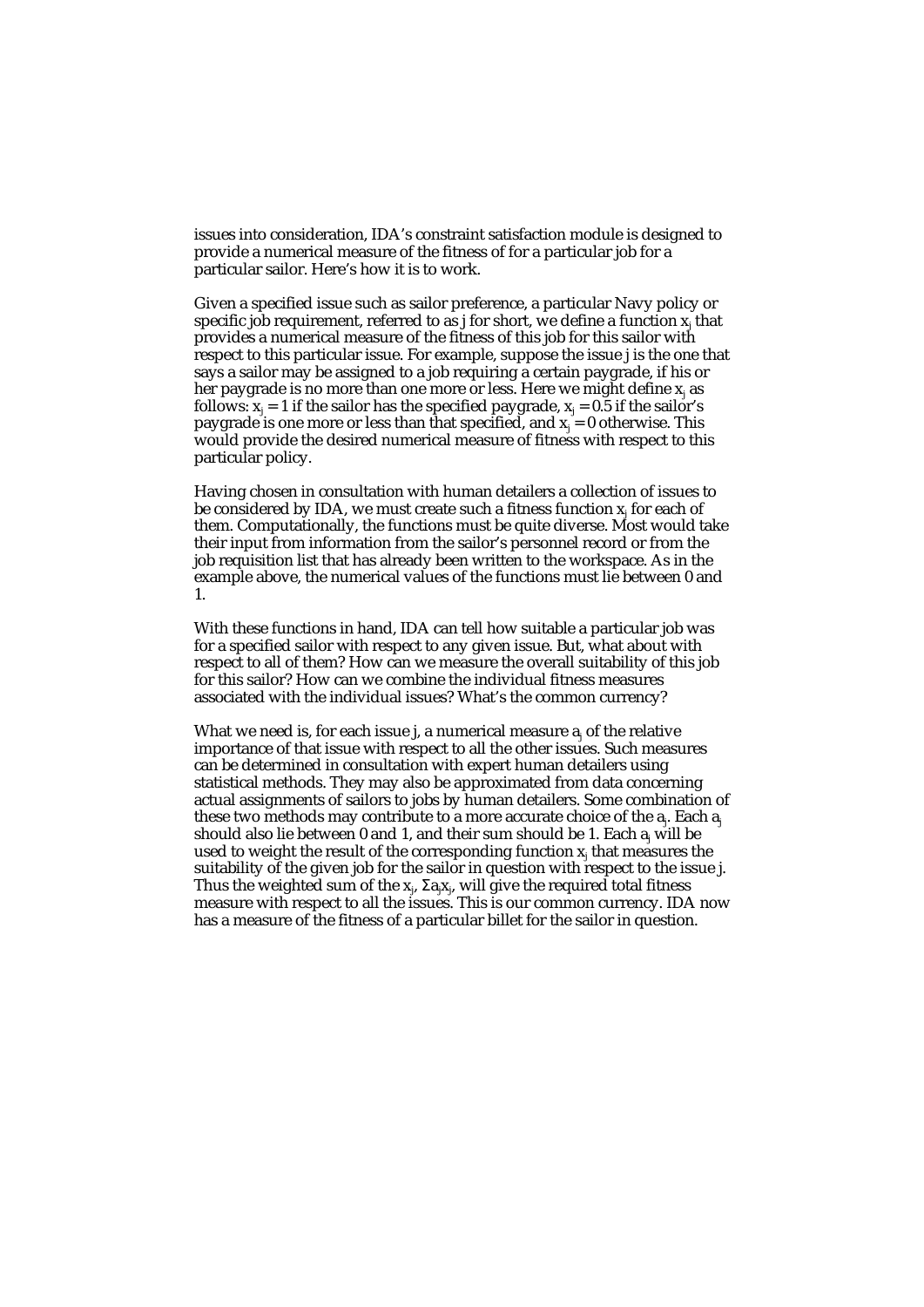



# **6.6 Deliberation in Action**

IDA's relatively complex domain requires deliberation in the sense of creating possible scenarios, partial plans of actions, and choosing between them. For example, suppose IDA is considering a sailor and several possible jobs, all seemingly suitable. She must construct a scenario for each of these possible billets in order to determine whether or not a given job can meet joint temporal constraints such as the sailor's projected rotation date (PRD) and the take-up month (TUM) of the billet. And, a sailor to be assigned to a certain ship had best arrive before the ship sails. If this can't be accomplished, some other assignment must be made. In each scenario the sailor leaves his or her current position during a certain time interval, spends a specified length of time on leave, possibly reports to a training facility on a certain date, and arrives at the new billet with in a given time frame. There's travel time to be figured in. Such scenarios are valued on how well they fit these temporal constraints as well as on moving and training costs.

Scenarios are composed of scenes. IDA's scenes are organized around events. Each scene may, in theory, require objects, actors, concepts, relations, and schema represented by frames. In practice in this domain they are not all that complicated involving mostly dates and time intervals. Scenarios are constructed in the computational workspace described above, which corresponds to working memory in humans. The scenes are strung together to form scenarios. The work is done by deliberation codelets. Evaluation of scenarios is also done by codelets.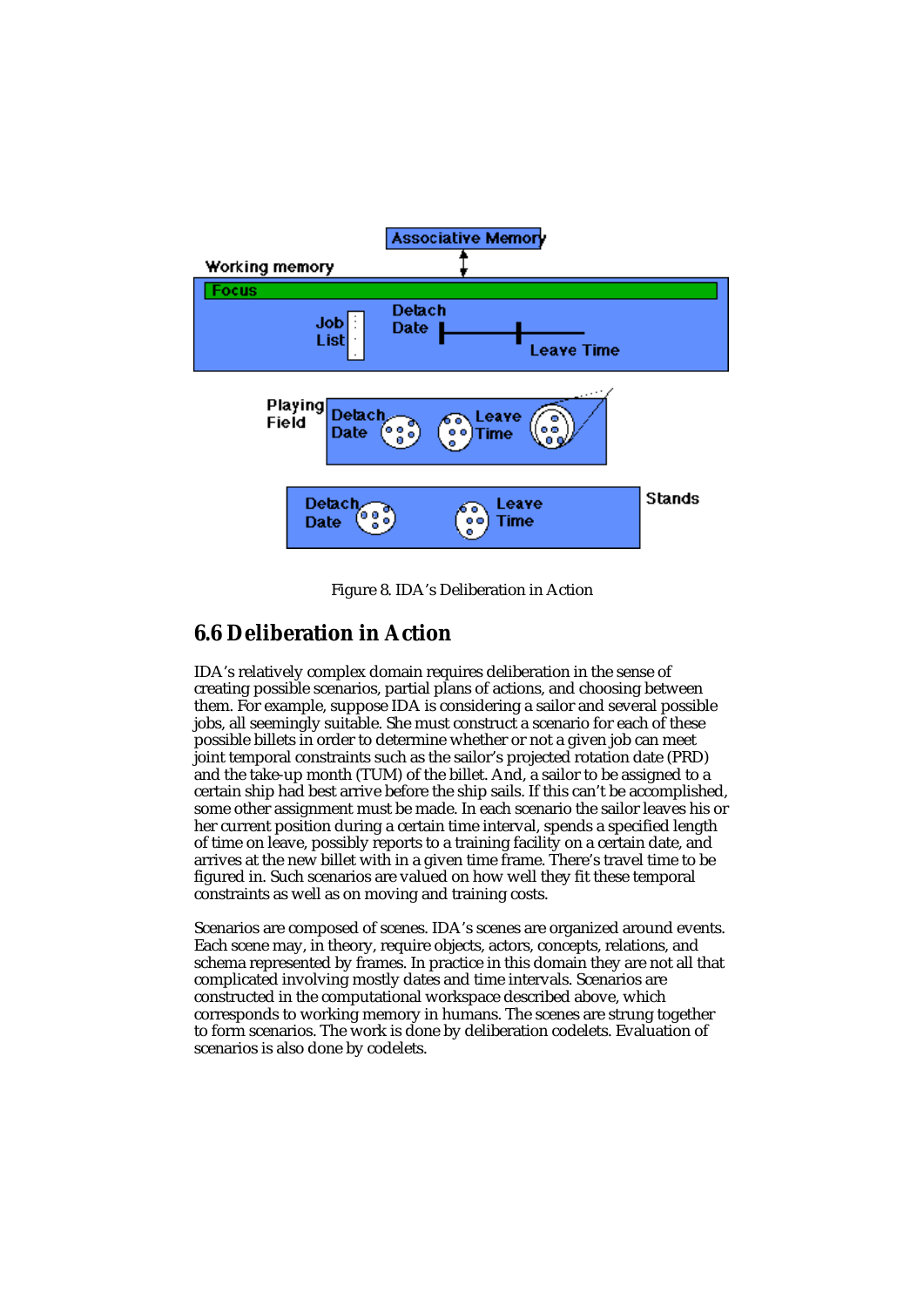Here we'll describe the beginnings of the construction of such a scenario. The process described is common to almost all of IDA's action selection. Four type of codelets are involved, all of whom we've met before. The attention codelets serve to actuate the bringing of information from the workspace to consciousness. Information codelets actually carry most of the information during this process. Behavior priming codelets respond to "conscious" broadcasts instantiating goal structures in the behavior net (if not already there), binding variables within individual behaviors, and sending activation to relevant behaviors. Behavior codelets execute task needed to implement the behavior they serve when that behavior is selected by the behavior net to be acted upon.

On to scenario building. At this point in IDA's search for a job for the given sailor, a list of jobs coarsely selected from the current requisition list are already in the workspace. One by one they've been acted upon by the constraint satisfaction module resulting in an attached numerical fitness value. Some attention codelet notices that the last fitness value has been written next to its job. This is its cue to begin the scenario building process.

This attention codelet selects a job for the scenario (typically the one with the highest fitness) and recruits information codelets to carry specific information about the job. All these codelets are now active and, thus, available to the coalition manager. Typically they will comprise a coalition. If (or when) this coalition has sufficient activation, the spotlight will shine upon it. It's contents are then broadcast to all the other codelets. "Consciousness" has done its work.

Appropriate behavior priming codelets respond. Some extract information from the broadcast. Others know which goal structure to instantiate, in this case a createscenario goal structure. The goal structure is instantiated, the behavior variables are bound where possible, and activation is sent to the behavior that should begin the scenario creation. Eventually, that behavior will be selected by the behavior net to be acted upon. It's codelets will then execute their tasks, writing the first scene of the scenario to the workspace. In this case the first scene with consist of a month during which the sailor is to detach from his current job.

Now the process starts again. A different attention codelet notices that the detach month of a scenario has been written in the workspace. It's its turn to recruit information to help build the next scene. The action of the "consciousness" module, the behavior priming codelets, the behavior net and the behavior codelets proceed as before. (Note that the behavior priming codelets will not have to instantiate a new goal structure this time.) All this results in a leave time period (typically thirty days) being written to the workspace as the second scene in the scenario.

The same process continues over and over again writing a scene for travel time, for proceed time (if needed and which I won't explain) for the beginning date of a training class (if needed), for the time interval of the class (if needed), and for the report-no-later-than date. The next scene written computes the gap, which depends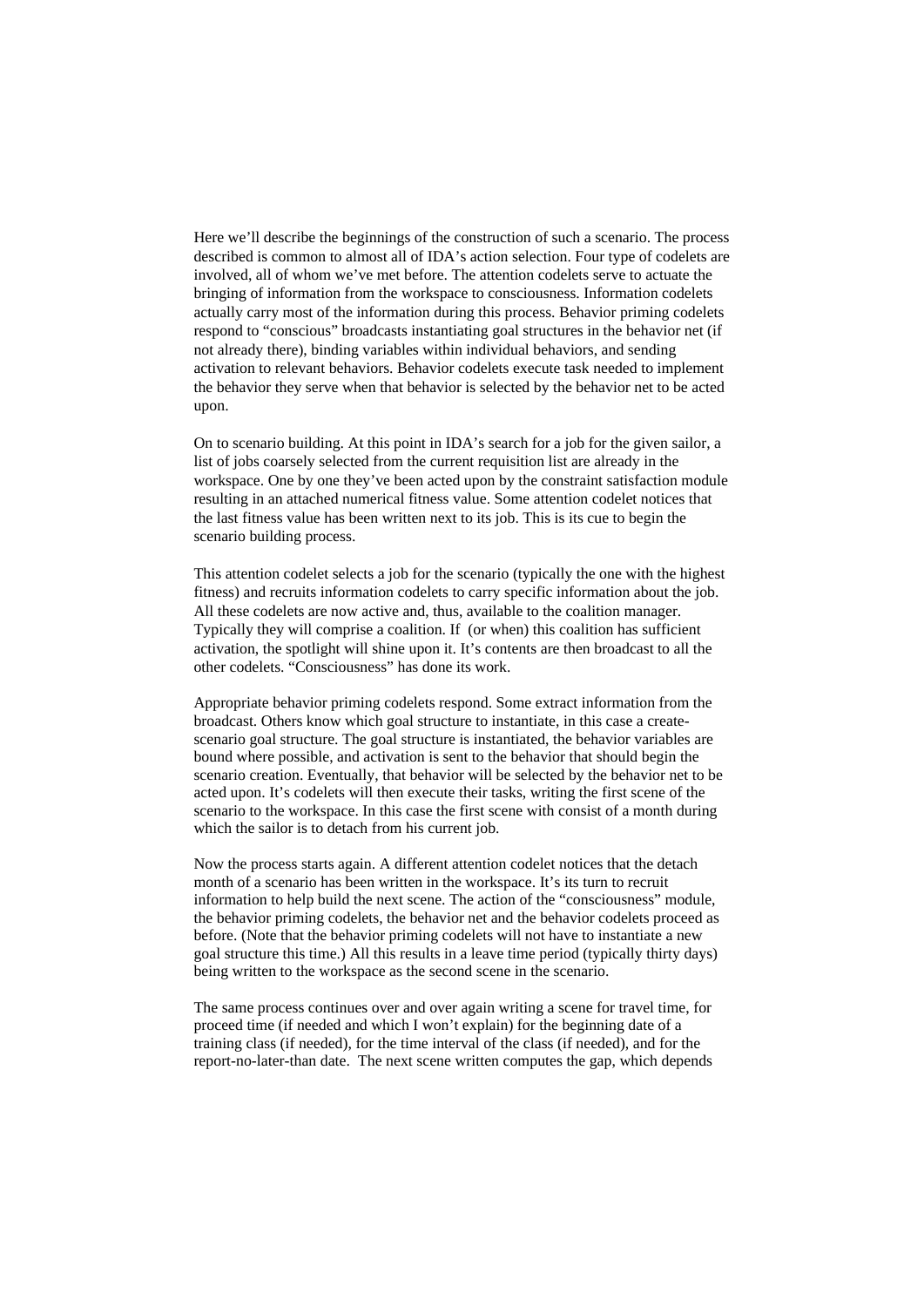on the relationship between the report date and the take up month. If the former is within the later, the gap is zero, otherwise more. The computation is performed by a behavior codelet.

At this point several attention codelets may vie for the next broadcast. The createscenario attention codelet will have chosen another job for the next scenario and recruited information codelets. If the gap is non-zero, the adjust-the-gap attention codelet will try to instigate the building of a new scenario for the same job with a different detach date that may produce a smaller gap. Or, a proposer attention codelet may like this job and want to propose that it be one of those offered to the sailor (more of this in the next section).

Our contention, and that of global workspace theory, is that we humans deliberate via just such a process. From a computer science point of view, this process is grossly inefficient. How can we justify it in a software agent? In this agent we can't, since IDA's deliberation is routine in that the same actions are performed over and over, and are "well understood" by the agent. In a more challenging domain, an agent may face novel or problematic situations in which the best course of action is not at all apparent. In such a case our inefficient process may allow the agent to deliberate about the probable results of novel courses of action, and to choose a promising one without actually acting on the others. How is such a choice made? This brings us to voluntary action.

### **6.7 Voluntary action**

We humans most often select actions subconsciously, that is without conscious thought about which action to take. Sometimes when I speak, I'm surprised at what comes out. But we humans also make voluntary choices of action, often as a result of deliberation. Baars argues that voluntary choice is the same a conscious choice (1997 , p. 131). We must carefully distinguish between being conscious of the results of and action, and consciously deciding to take that action, that is, being conscious of the decision. I am typically conscious of my speech (the results of actions) but not typically conscious of the decision to speak. However, sometimes, as in a formal meeting, I may consciously decide to speak and then do so. The decision itself becomes conscious. It's the latter case that constitutes voluntary action.

Long back, William James proposed the ideomotor theory of voluntary action (James 1890). James suggests that any idea (internal proposal) for an action that come to mind (to consciousness) is acted upon unless it provokes some opposing idea or some counter proposal. He speaks at length of the case of deciding to get out of a warm bed into an unheated room in the dead of winter. "This case seems to me to contain in miniature form the data for an entire psychology of volition." Global workspace theory adopts James' ideomotor theory as is, and provides a functional architecture for it (Baars 1997 , Chapter 6). Here we provide an underlying mechanism that implements that theory of volition and its architecture in the software agent IDA.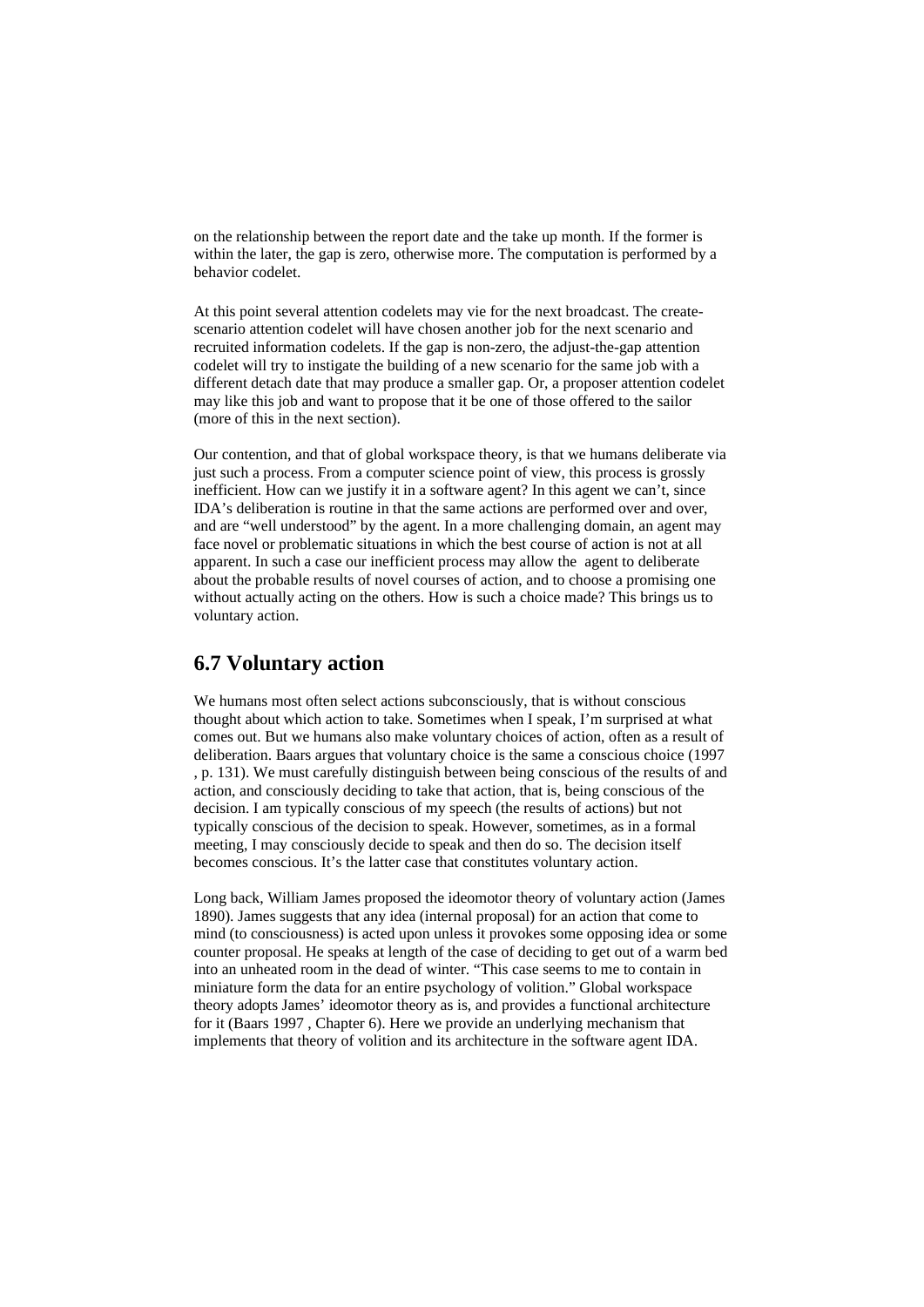Though voluntary action is often deliberative, it can also be reactive in the sense of Sloman (1999), who allows for the possibility or the action selection mechanism being quite complex. Suppose that, while sitting on the couch in my living room, I decide I'd like a cup of coffee and thereafter head for the kitchen to get it. The decision may well have been taken voluntarily, that is, consciously, without my having deliberated about it by considering alternatives and choosing among them. Voluntary actions may also be taken metacognitively (by Sloman's metamanagement processes). For example, I might consciously decide to be more patient in the future with my young son. That would be a voluntary metacognitive decision. The IDA model includes a metacognition module that's not discussed in this paper (Zhang et al. 1998a).

But, what about action selection decisions in IDA? Are they voluntary or not? Both kinds occur. When IDA reads as sailor's projected rotation date from the personnel database, she formulates and transmits a query to the database and accepts its response. The decision to make the query, as well as its formulation and transmission, is done unconsciously. The results of the query, the date itself, does come to "consciousness." This situation is analogous to that of almost all human actions. On the other hand, IDA performs at least one voluntary action, that of choosing a job or two or occasionally three to offer a sailor. How is this done?

In the situation in which this voluntary action occurs, at least one scenario has been successfully constructed in the workspace as described in the previous section. The players in this decision making process include several proposing attention codelets and a timekeeper codelet. A proposing attention codelet's task is to propose that a certain job be offered to the sailor. This is accomplished by it bringing information about itself and about the proposed job to "consciousness" so that the timekeeper codelet can know of it. This proposing attention codelet (and it brethren) choose a job to propose on the basis of its particular pattern of preferences. The preferences include several different issues with differing weights assigned to each. The issues typically include priority (stated on the job requisition list), gap, cost of the move, fitness value, and others.

For example, our proposing attention codelet may place great weight on low moving cost, some weight on fitness value, and little weight on the others. This codelet may propose the second job on the scenario list because of its low cost and high fitness, in spite of low priority and a sizable gap. What happens then? There are several possibilities. If no other proposing attention codelet objects (by bringing itself to "consciousness" with an objecting message) and no other such codelet proposes a different job within a span of time kept by the timekeeper codelet, the timekeeper codelet will mark the proposed job as being one to be offered. If an objection or a new proposal is made in a timely fashion, it will not do so.

Two proposing attention codelets may well alternatively propose the same two jobs several times. What keeps IDA from oscillating between them forever? There are three possibilities. The second time a codelet proposes the same job it carries less activation and so has less chance of being selected for the spotlight of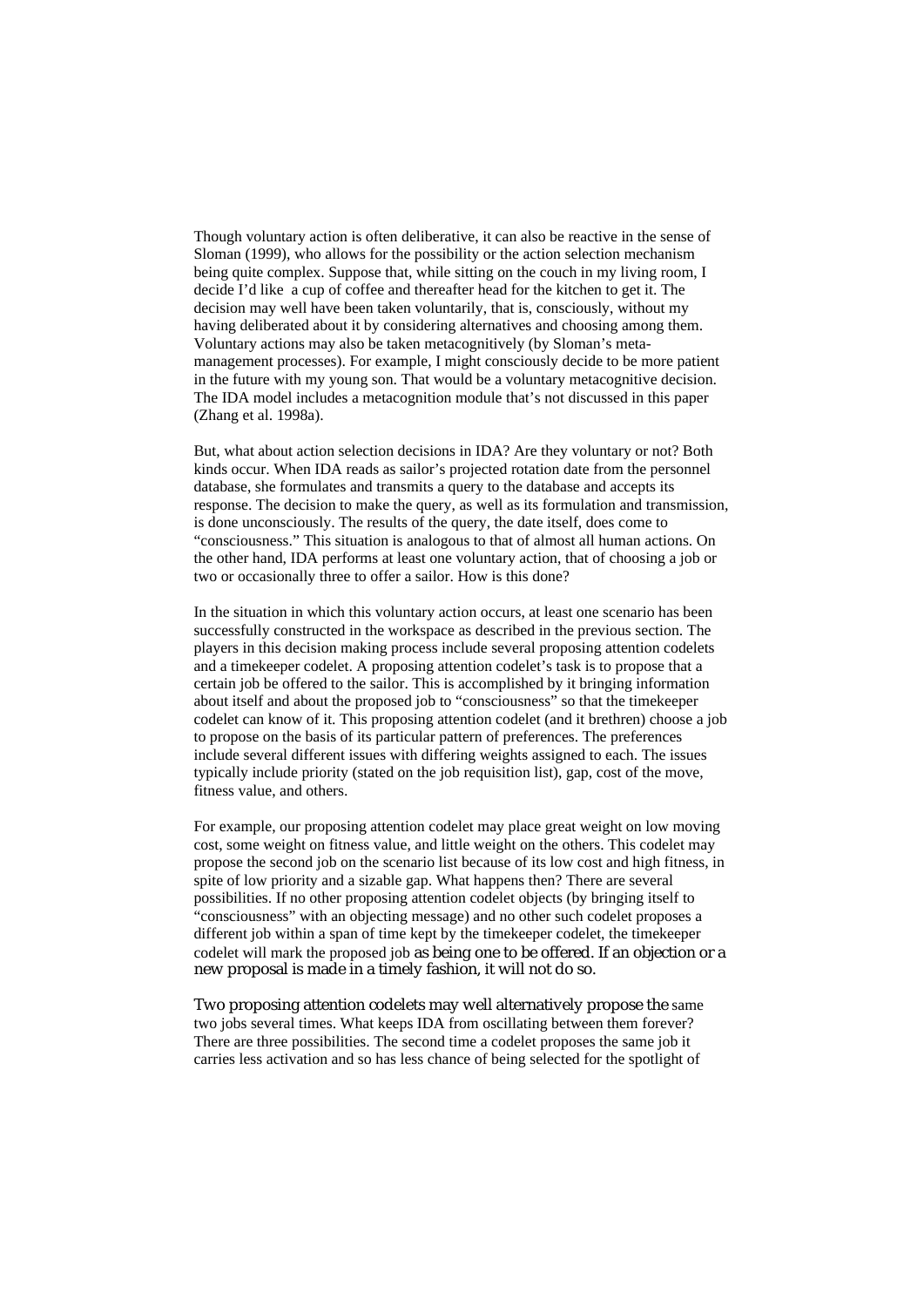"consciousness." Also, the timekeeper loses patience as the process continues, thereby diminishing the time span required for a decision. Finally, the metacognitive module watches the whole process and intervenes if things get too bad.

A job proposal may also alternate with an objection, rather than with another proposal, with the same kinds of consequences. These occurrences may also be interspersed with the creation of new scenarios. If a job is proposed but objected to, and no other is proposed, the scenario building may be expected to continue yielding the possibility of finding a job that can be agreed upon.

We hypothesize that this procedure mimics the way humans make such decisions. It provides a mechanism for voluntary action.

### 6.8 Language generation

CMattie's behaviors consist almost entirely of sending email messages to seminar organizers, attendees and the system administrator. In every case these messages are composed by codelets filling out templates, that is scripts with blanks allowing them to be specialized to suit the current situation. This is even true when CMattie is in the process of learning new concepts and/or behavior via interactions with organizers (Ramamurthy et al. 1998). If, for example, she writes, "If a colloquium is different from a seminar, how is it different?" she has filled in a template adding "seminar" and "colloquium." Of course, she has to be able to understand the reply.

IDA, on the other hand, must be able to respond to quite varied email messages from sailors concerning their next assignment. Many ideas from these messages will be about standard requests and can be answered with a script. It may be that all such can be so answered. We're currently cataloging such ideas, and are producing appropriate scripts. But, what of the rare idea that isn't found in our catalog? If it's something about which IDA has no knowledge she, like a human, will not be capable of any intelligent response except, possibly, to try to learn. If IDA knows something of the subject of the idea, this knowledge will likely be found in her slipnet. An improvised response would then be created by a language generation module working from the same principles as the deliberation module described above. Improvised linguistic structures created in the workspace might be combined with scripts to produce an appropriate response. All this would be controlled by a stream of behaviors in IDA's behavior net, and would be mediated by her "consciousness" mechanism.

In particular, IDA must compose a message offering the sailor a choice of one, two or sometimes three jobs. In this situation the jobs have already been chosen and the needed data concerning them are present in the workspace. The same back and forth to "consciousness" process is used as described in the previous two sections. An attention codelet, noting that the decisions on which jobs to offer have been made, brings to "consciousness" the need for a message offering the jobs. Information codelets, responding to the content of the "conscious" broadcast, instantiate into the behavior net a goal structure to write an offering message. The codelets associated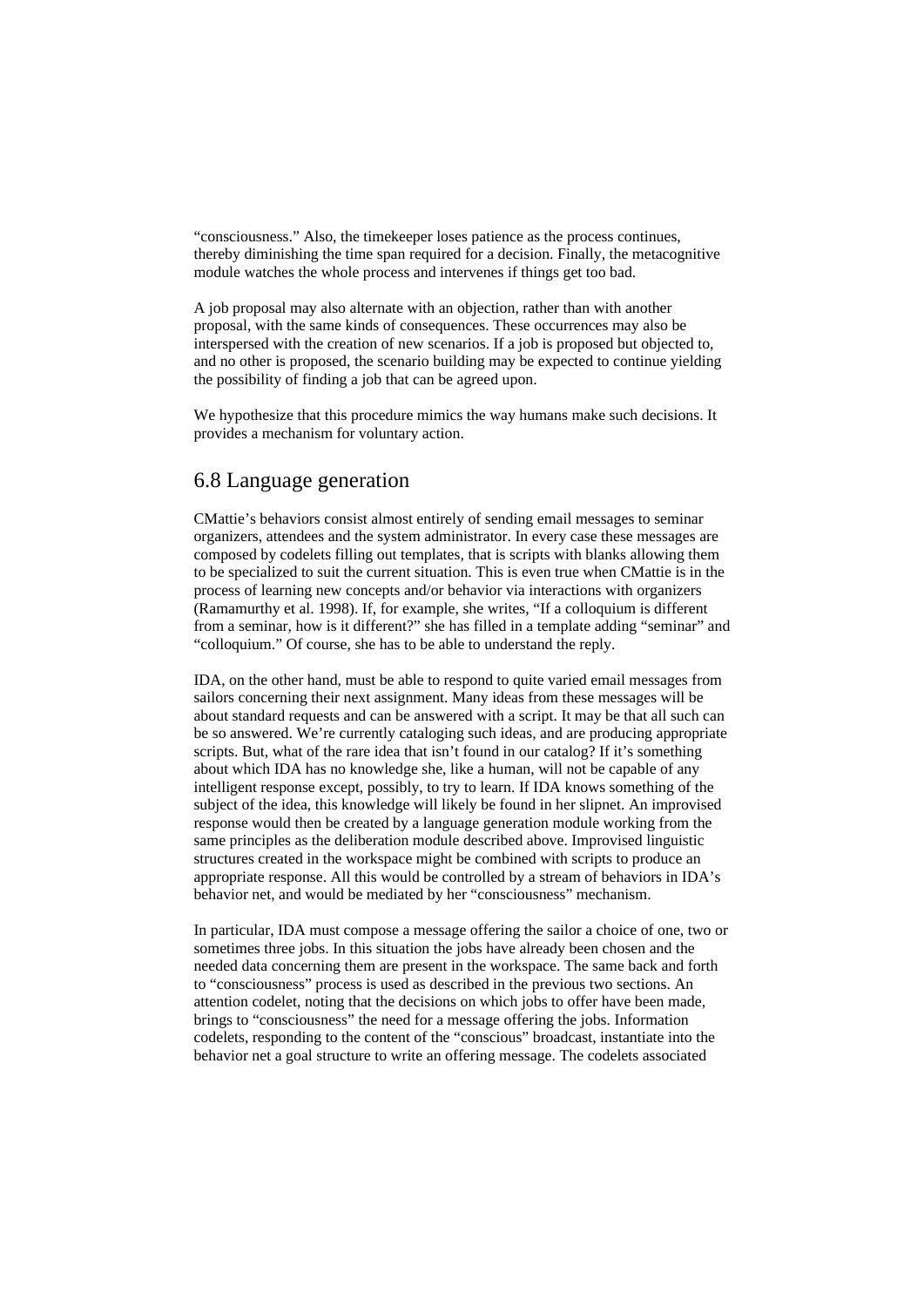with the first behavior to be executed from that structure will write a salutation for that message appropriate to the sailor's occupation and pay grade. Another attention codelet will bring to "consciousness" the number of jobs to be offered and the need for an introductory paragraph. The responding information codelets will send activation to the appropriate behavior resulting in its codelets writing that paragraph from a built-in script into the workspace. The same process will next bring into the workspace a paragraph describing the first job to be offered. Note that different jobs will require very different such paragraphs. The appropriate information codelets for the particular kind of job in question will be recruited by the "conscious" broadcast, eventually resulting in the appropriate paragraph being written to the workspace. Some modification may be made by codelets. The same process will continue until the message is composed. This is a much more complex process than that used by CMattie. It's designed this way to accommodate the more individual nature of each message. It's a scripted language generation with modifications.

### **7 Conclusions**

Note that the skills needed by a human detailer, and hence by IDA, are much the same as those outlined for human information agent above. If the technology being developed for IDA can successfully automate the task of the detailer, there's every reason to believe that this same technology would serve to automate the tasks of very many other human information agents.

There would, of course, be problems to overcome. For example, interacting with each new database presents it own challenges. Since every human information agent's job is knowledge intensive, each new automation presents a substantial knowledge engineering problem for the would be developer. The nature of this problem would vary greatly from one human information agent task to another, so that there would be little carryover in general. Knowledge engineering techniques developed over past several decades for building expert systems can be expected to serve adequately to help produce various "conscious" software information agents.

But even the process of automating a single type of human information agent, say a travel agent, presents still other problems. Travel agents vary in the particular knowledge required for their jobs. Some deal with domestic travel, some with international. Some specialize in a particular group of destinations. Some specialize in charter flights, others in dealing with consolidators, and still others in group travel. Some work internally for the employees of a particular company, and must know the travel policies of the company. Each of these differences requires different knowledge on the part of the agent. This same sort of analysis can be made of almost any type of human information agent. They almost always come in a number of varieties each requiring specialized knowledge. In many cases dealing with such variety by standard knowledge engineering techniques will prove too time consuming and prohibitively expensive.

The developer may choose instead to provide a developmental period for such an agent (Franklin 2000). During such a period the automating "conscious" software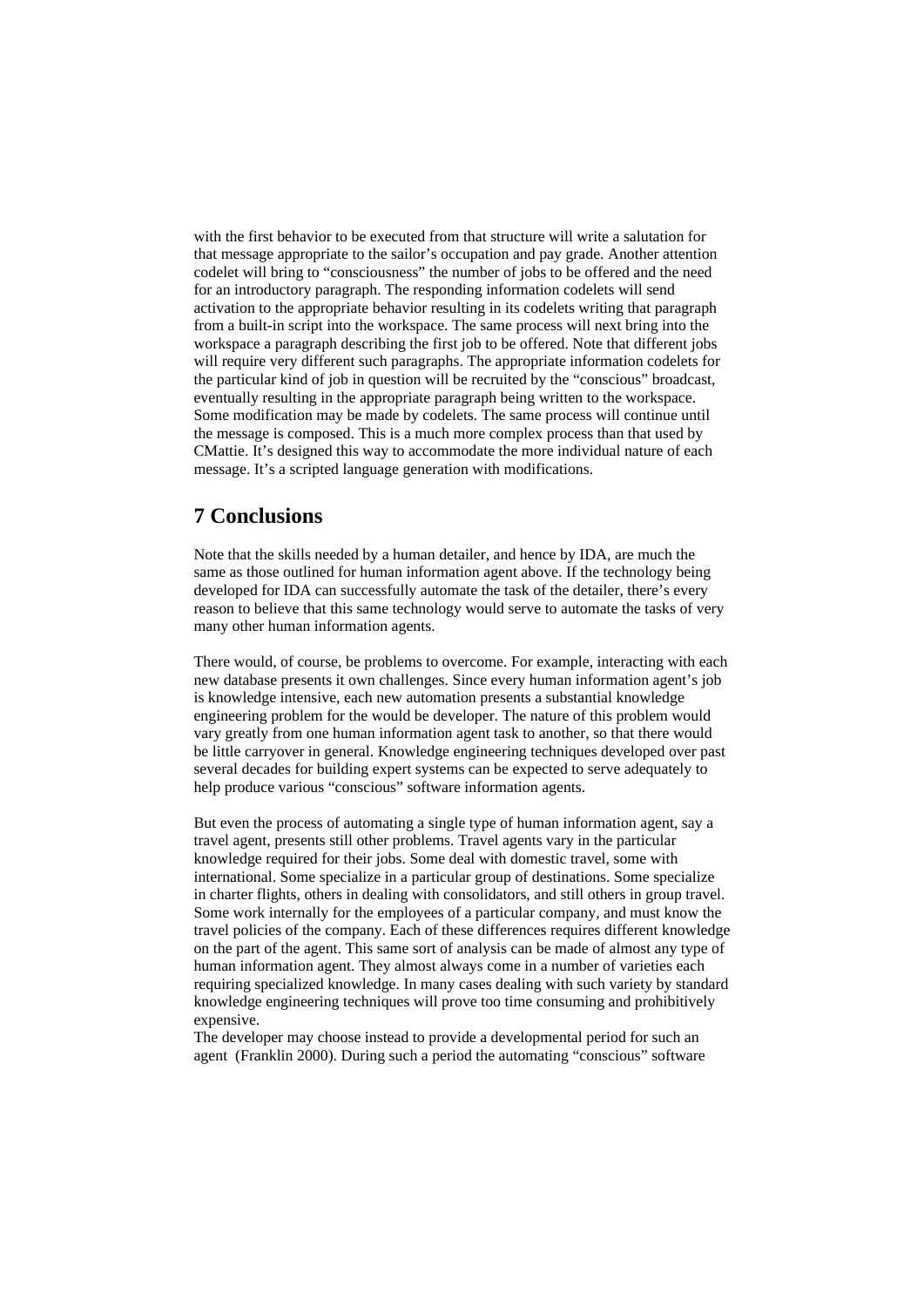agent would "observe" a human performing the desired task and learn from this observation. Such learning would also require conversations with the human about new concepts and behaviors. Technology for such a development period is now being developed (Ramamurthy et al. 1998, Negatu & Franklin 1999).

Automating human information agent tasks promises to be possible, and even practical, but not cheap. Like so many artificial intelligence projects, such an endeavor will likely require a large capital outlay, which will be more than compensated for by the huge savings over the ongoing costs of a human information agent..

#### **8 References**

- Allen, J. J. 1995. *Natural Language Understanding*. Redwood City CA: Benjamin/Cummings; Benjamin; Cummings.
- Anwar, A., and S. Franklin. submitted. Sparse Distributed Memory for "Conscious" Software Agents. .
- Anwar, A., D. Dasgupta, and S. Franklin; 1999. Using Genetic Algorithms for Sparse Distributed Memory Initialization. International Conference Genetic and Evolutionary Computation(GECCO). July.
- Baars, B. J. 1988. *A Cognitive Theory of Consciousness*. Cambridge: Cambridge University Press.
- Baars, B. J. 1997. *In the Theater of Consciousness*. Oxford: Oxford University Press.
- Barsalou, L. W. 1999. Perceptual symbol systems. *Behavioral and Brain Sciences* 22:577–609.
- Bogner, M. 1999. Realizing "consciousness" in software agents. Ph.D. Dissertation. University of Memphis.
- Bogner, M., U. Ramamurthy, and S. Franklin. 2000. Consciousness" and Conceptual Learning in a Socially Situated Agent. In *Human Cognition and Social Agent Technology*, ed. K. Dautenhahn. Amsterdam: John Benjamins.
- Edelman, G. M. 1987. *Neural Darwinism*. New York: Basic Books.
- Franklin, S. 1995. *Artificial Minds*. Cambridge MA: MIT Press.
- Franklin, S. 1997a. Autonomous Agents as Embodied AI. *Cybernetics and Systems* 28:499–520.
- Franklin, S. 1997b. Global Workspace Agents. *Journal of Consciousness Studies* 4:322–334.
- Franklin, S. 2000. Learning in "Conscious" Software Agents. In *Workshop on Development and Learning*. Michigan State University; East Lansing, Michigan, USA: NSF; DARPA; April 5-7, 2000.
- Franklin, S., and A. C. Graesser. 1997. Is it an Agent, or just a Program?: A Taxonomy for Autonomous Agents. In *Intelligent Agents III*. Berlin: Springer Verlag.
- Franklin, S., and A. Graesser. 1999. A Software Agent Model of Consciousness. *Consciousness and Cognition* 8:285–305.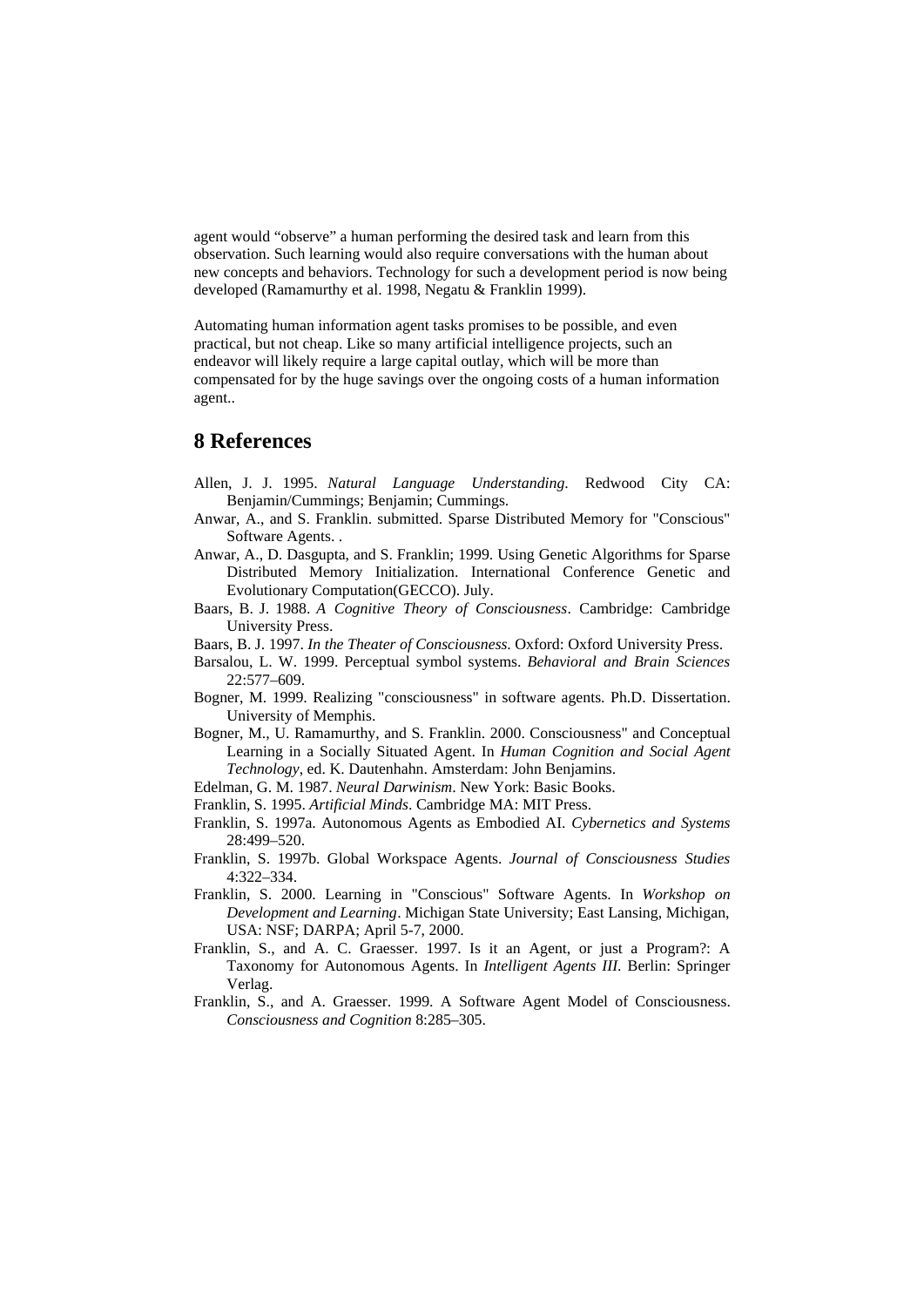- Franklin, S., A. Graesser, B. Olde, Song H., and A. Negatu. 1996. *Virtual Mattie--an Intelligent Clerical Agent. AAAI Symposium on Embodied Cognition and Action, Cambridge MA*. : November.
- Franklin, S., A. Kelemen, and L. McCauley. 1998. IDA: A Cognitive Agent Architecture. In *IEEE Conf on Systems, Man and Cybernetics*. : IEEE Press.
- Hofstadter, D. R., and M. Mitchell. 1994. The Copycat Project: A model of mental fluidity and analogy-making. In *Advances in connectionist and neural computation theory, Vol. 2: logical connections*, ed. K. J. Holyoak, and J. A. Barnden. Norwood N.J.: Ablex.
- Holland, J. H. 1986. A Mathematical Framework for Studying Learning in Classifier Systems. *Physica* 22 D:307–317. (Also in Evolution, Games and
- Learning. Farmer, J. D., Lapedes, A., Packard, N. H., and Wendroff, B. (eds.). NorthHolland (Amsterdam))
- Jackson, J. V. 1987. Idea for a Mind. *Siggart* Newsletter, 181:23–26.
- James, W. 1890. *The Principles of Psychology*. Cambridge, MA: Harvard University Press.
- Kanerva, P. 1988. *Sparse Distributed Memory*. Cambridge MA: The MIT Press.
- Kolodner, J. 1993. *Case-Based Reasoning*. : Morgan Kaufman.
- Maes, P. 1989. How to do the right thing. *Connection Science* 1:291–323.
- Maes, P. 1993. Modeling Adaptive Autonomous Agents. *Artificial Life* 1:135–162.
- Maturana, R. H., and F. J. Varela. 1980. *Autopoiesis and Cognition: The Realization of the Living, Dordrecht*. Netherlands: Reidel.
- Maturana, H. R. 1975. The Organization of the Living: A Theory of the Living Organization. *International Journal of Man-Machine Studies* 7:313–332.
- McCauley, L., S. Franklin, and M. Bogner; 1999. An Emotion-Based "Conscious" Software Agent Architecture. International Workshop on Affect in Interaction; EC I3; Siena (Italy); October 20-22.
- McCauley, T. L., and S. Franklin. 1998. An Architecture for Emotion. In *AAAI Fall Symposium Emotional and Intelligent: The Tangled Knot of Cognition*. Menlo Park, CA: AAAI Press.
- Minsky, M. 1985. *The Society of Mind*. New York: Simon and Schuster.
- Mitchell, M. 1993. *Analogy-Making as Perception*. Cambridge MA: The MIT Press.
- Negatu, A., and S. Franklin; 1999. Behavioral learning for adaptive software agents. Intelligent Systems: ISCA 5th International Conference; International Society for Computers and Their Applications - ISCA; Denver, Colorado; June.
- Ornstein, R. 1986. *Multimind*. Boston: Houghton Mifflin.
- Ramamurthy, U., S. Franklin, and A. Negatu. 1998. Learning Concepts in Software Agents. In *From animals to animats 5: Proceedings of The Fifth International Conference on Simulation of Adaptive Behavior*, ed. R. Pfeifer, B. Blumberg, J.- A. Meyer , and S. W. Wilson. Cambridge,Mass: MIT Press.
- Sloman, A. 1987. Motives Mechanisms Emotions. *Cognition and Emotion* 1:217–234.
- Sloman, A. 1999. What Sort of Architecture is Required for a Human-like Agent? In *Foundations of Rational Agency*, ed. M. Wooldridge, and A. Rao. : Portland Oregon.
- Song, H., and S. Franklin. 2000. A Behavior Instantiation Agent Architecture. *Connection Science*:1–24.